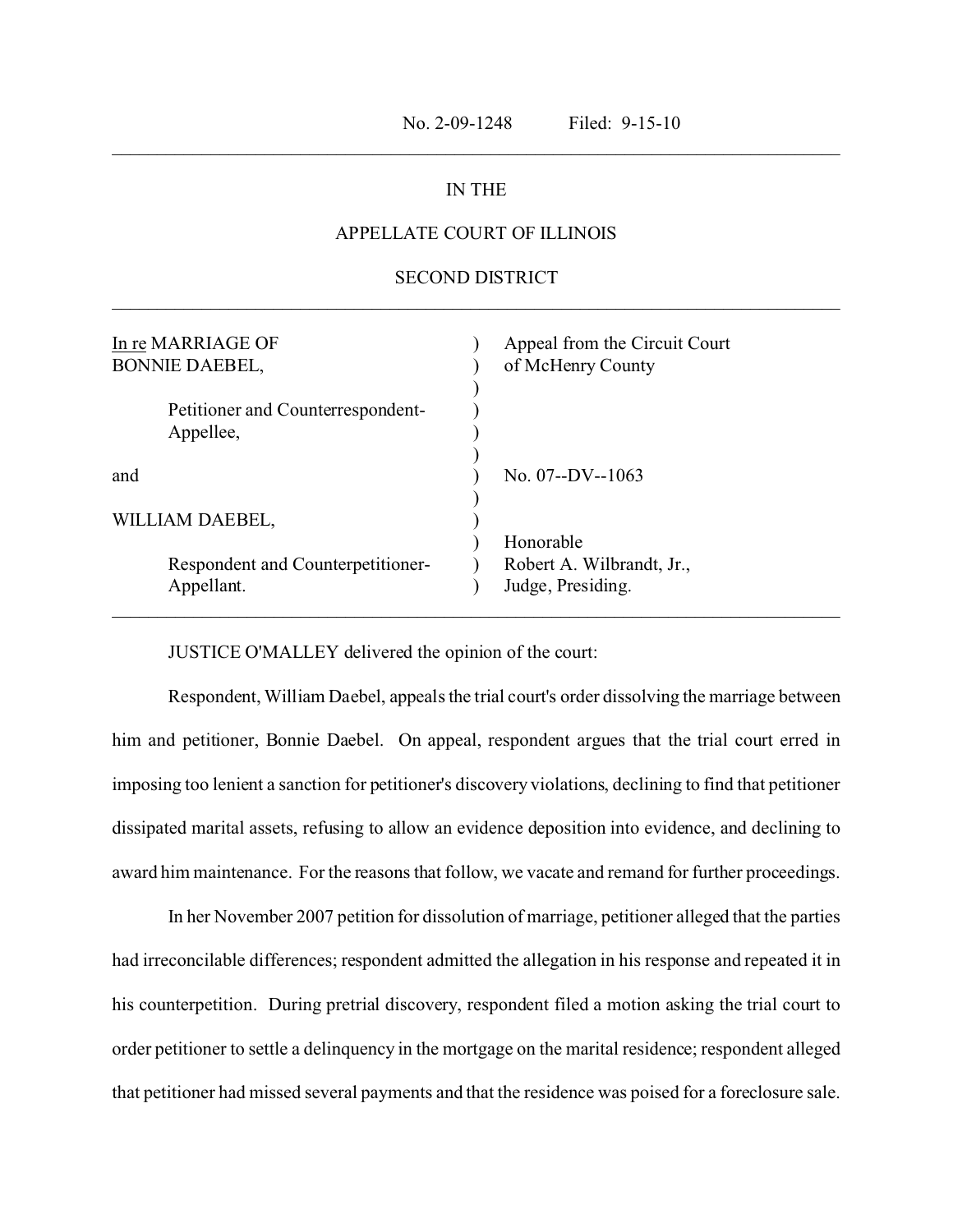The trial court entered an order directing the parties to share documentation regarding the foreclosure and to "sign papers to stop the foreclosure." A later order required that petitioner "use her best efforts to renegotiate" the mortgage on the residence.

In March 2009, respondent filed a motion to compel petitioner to appear at an evidence deposition; the motion stated that petitioner declined to appear at a previously scheduled deposition, which had already been delayed several times. (Exhibits attached to the motion indicated that petitioner told her attorney, who withdrew as counsel shortly thereafter, that she was preoccupied by her mother's serious medical condition.) The trial court continued the hearing on the motion for approximately one month, at which time it ordered petitioner to appear at a deposition on April 15. On April 27, after petitioner again failed to appear for her deposition, respondent filed a motion for a discovery sanction in the form of (1) a default judgment, (2) an order barring her from testifying, or (3) an order barring her from "presenting any defense to dissipation of marital assets claims for failing to pay the mortgage, failing to refinance the marital home and for dissipating cash from bank accounts." In May, after a hearing at which petitioner did not appear, the trial court continued its ruling on respondent's motion to June 11. In the meantime, respondent filed a request to admit facts, which included the following paragraphs:

"5. \*\*\* Petitioner admitted she had a stock portfolio worth approximately \$65,000 in 2006. Petitioner has failed to disclose where that stock portfolio was held or what has happened to those funds.

\* \* \*

8. \*\*\* [Petitioner] told [respondent] that she would not appear at her deposition scheduled for April 15, 2009 because she did not want to subject herself to questioning.

-2-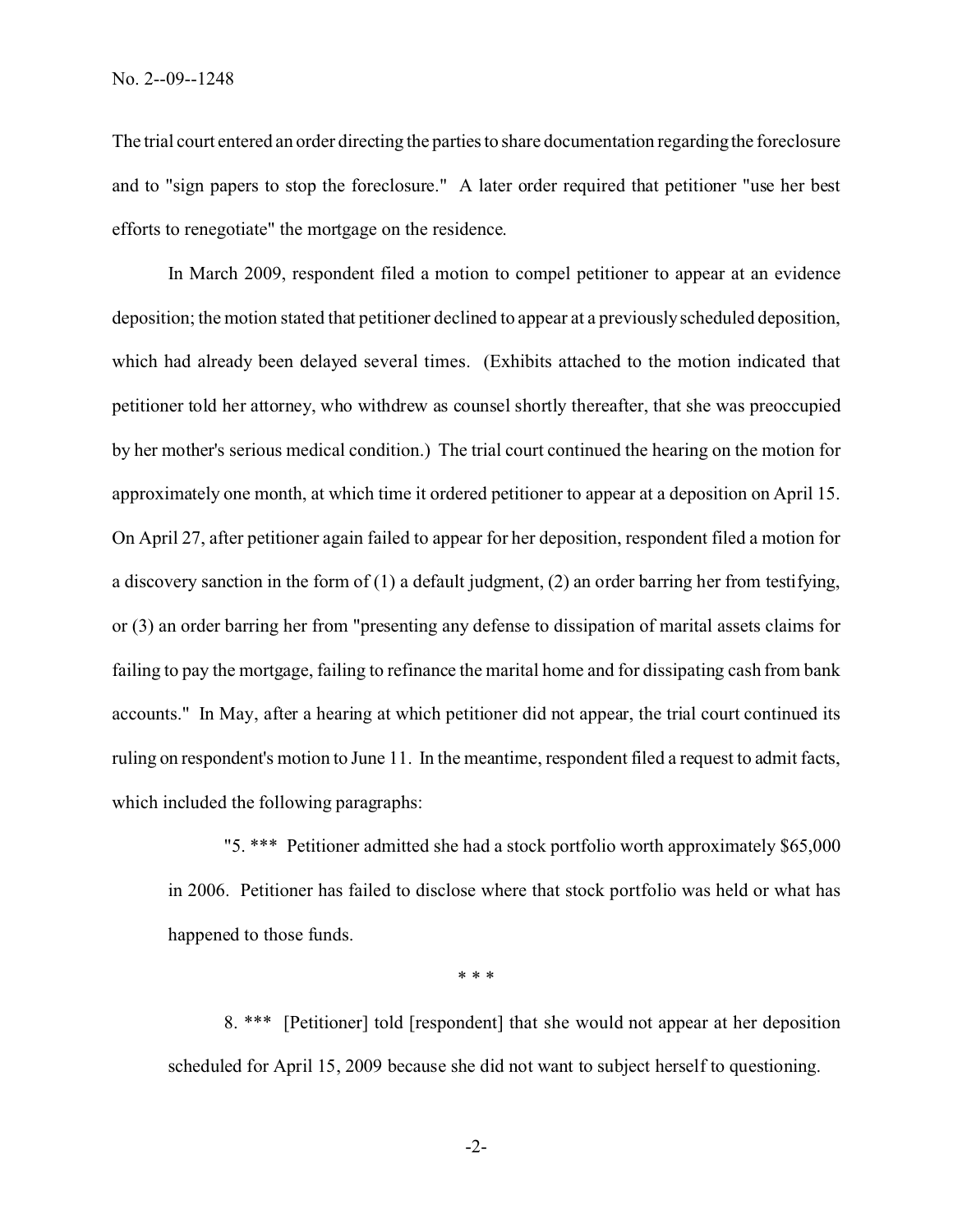9. In Summer of 2008, Petitioner \*\*\* told a real estate appraiser present at the marital home the skylights leaked in an effort to lower the appraisal amount. The skylights did not leak.

\*\*\*

11. Petitioner \*\*\* stopped making mortgage payments in November of 2007 and attempted to drive down the appraisal value of the home in order to lower the equity value of the home.

\* \* \*

15. According to [bank] records, [petitioner] made large cash withdrawals beginning September, 2008, which dissipated marital assets[] were used for a purpose unrelated to the marriage. These included cash withdrawals \*\*\* for \$2844.88 and \*\*\* \$5000.

16. According to [records from another bank], [petitioner] made many large cash withdrawals beginning March 2007, which dissipated marital assets[] were used for a purpose unrelated to the marriage and which caused further dissipation because of fees charged for insufficient funds. [A list of withdrawals, and their corresponding dates, followed.]

\* \* \*

19. \*\*\* As of March 23, 2008 [sic], [petitioner] had made no effort whatsoever to refinance the [mortgage on the marital home]. \*\*\*

20. Petitioner's actions in not abiding by the court's orders to refinance or renegotiate the mortgage loan with respect to the marital home has caused the dissipation of marital assets in the form of lost equity which as of March 23, 2008 [sic] was \$46,069.02."

-3-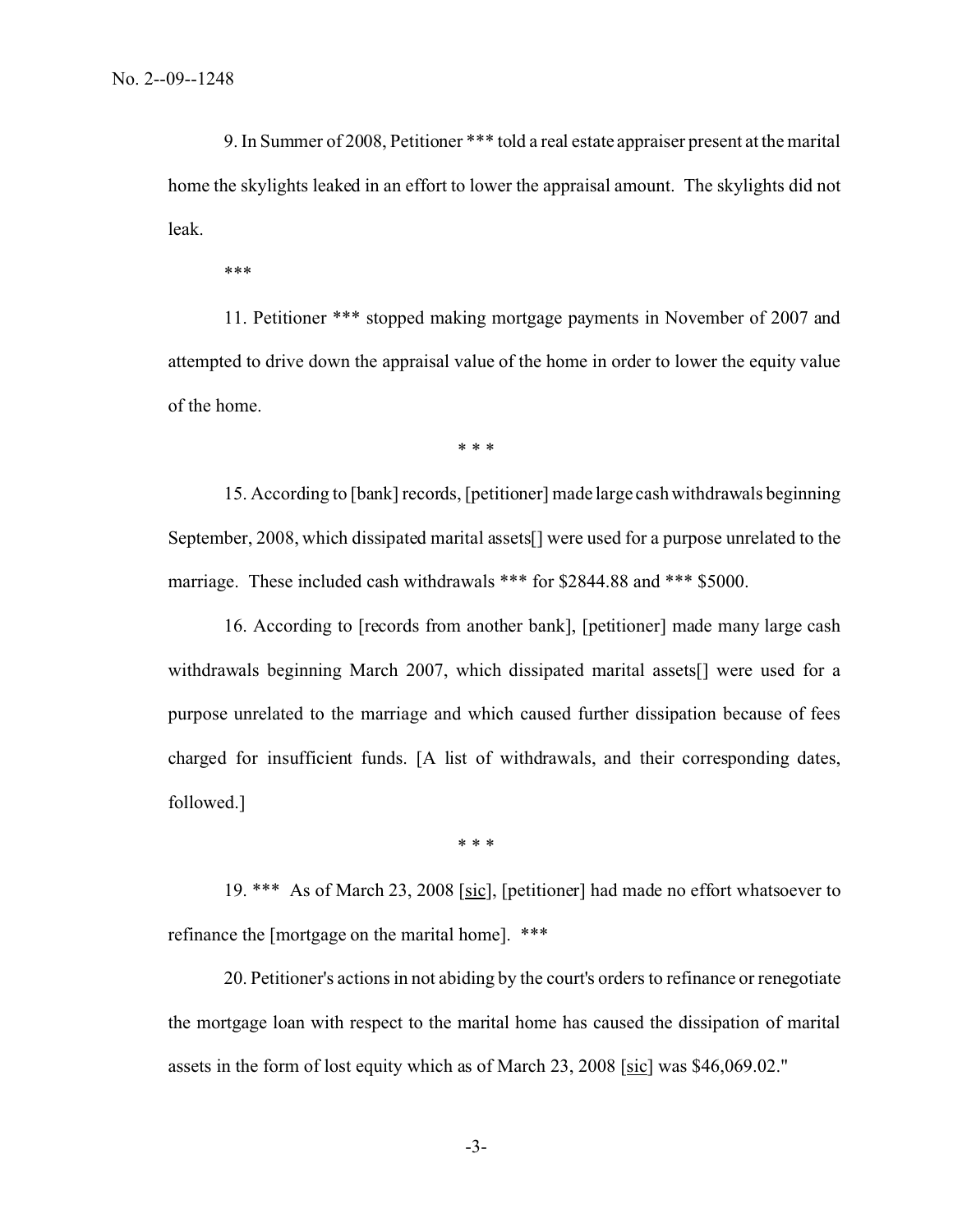Petitioner filed no timely response to this request to admit.

On the June 11 hearing date, petitioner did not appear, and the trial court continued its ruling on respondent's motion for sanctions until June 17, the date it set for trial. On June 17, petitioner appeared pro se, and the court held a trial on the dissolution petitions. At the start of the trial, counsel for respondent asked the court to rule on respondent's motion for sanctions for petitioner's refusal to appear for depositions. The following colloquy ensued:

"THE COURT: Court will take that under advisement while we do the trial.

[RESPONDENT'S COUNSEL]: All right.

THE COURT: And you can present your motion for sanctions at that time, which is now.

[RESPONDENT'S COUNSEL]: Well, I would then ask the Court to grant the relief we asked for.

THE COURT: Well, first of all, put it on the record what happened, and then we'll go on the motion for sanctions right now before we start the trial.

[RESPONDENT'S COUNSEL]: [Recites the history underlying the motion for sanctions].

THE COURT: Okay. The Court will take that under advisement.

Now, are we set for your--a trial?"

Thus, despite the fact that the motion for sanctions sought to bar petitioner from presenting certain evidence at trial, and despite the trial court's statement that it would rule on the motion once respondent's counsel explained the motion, the trial court inexplicably continued its ruling on the motion until after the trial.

-4-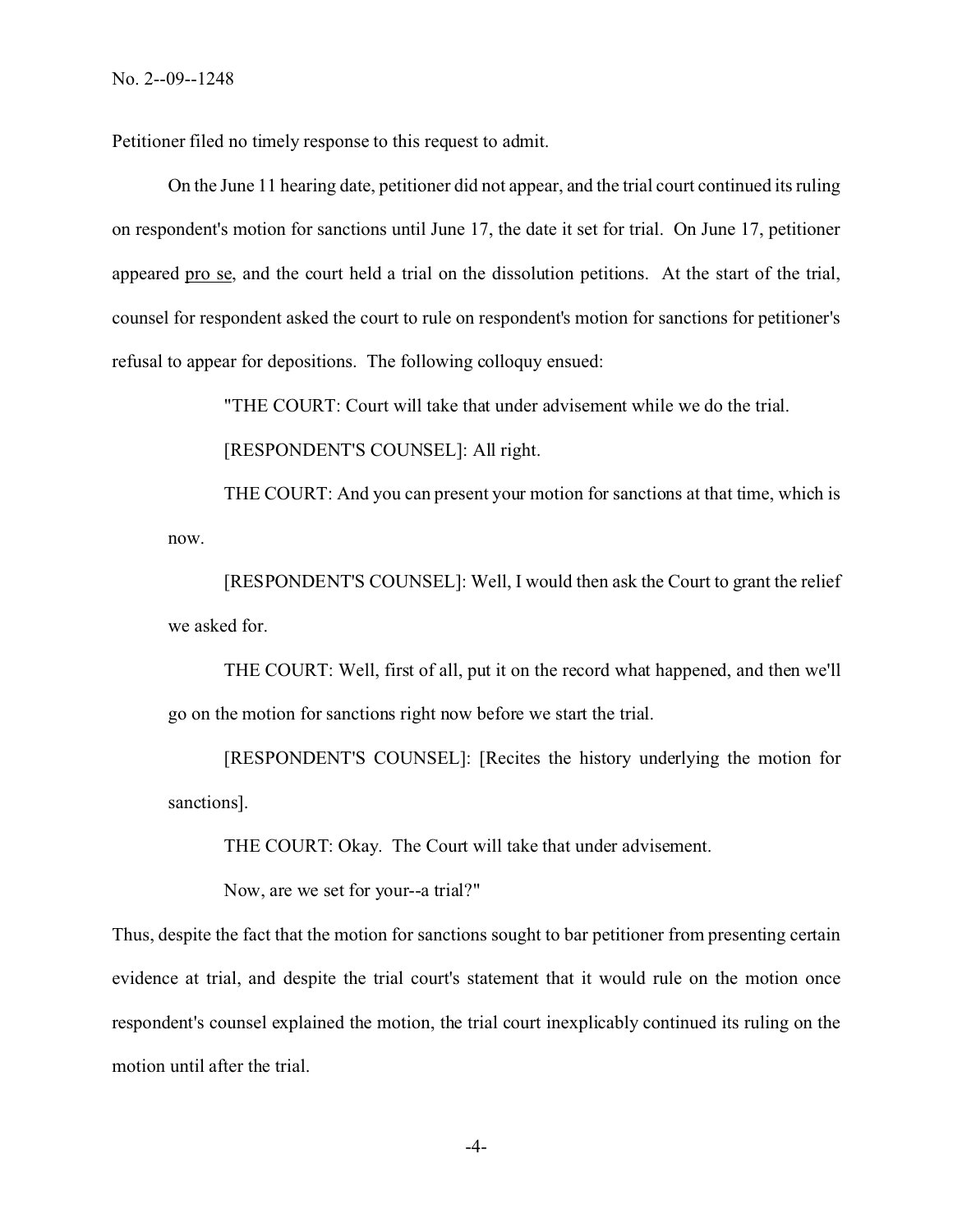During an opening statement that reads more like a cross-examination by the trial court, respondent's counsel raised the issue of dissipation:

"Petitioner began making large cash withdrawals from bank accounts \*\*\*. Those were from bank accounts--

THE COURT: Did you give her notice of dissipation?

[RESPONDENT'S COUNSEL]: Yes, your Honor.

THE COURT: Do you have a copy of it?

[RESPONDENT'S COUNSEL]: We will, we have it in here--in the request to admit.

THE COURT: All right. But did you give her any other notice of dissipation?

[RESPONDENT'S COUNSEL]: About the large cash withdrawals?

THE COURT: About dissipation--a request for dissipation?

[RESPONDENT'S COUNSEL]: In our motion for sale of the home there was a

dissipation finding.

THE COURT: Did you give her any notice of dissipation?

[RESPONDENT'S COUNSEL]: Something termed notice of dissipation?

THE COURT: Correct.

[RESPONDENT'S COUNSEL]: We had scheduled her for deposition, and we had intended to ask her for--

THE COURT: All right. So your answer is no.

Thank you. Go ahead.

[RESPONDENT'S COUNSEL]: But it is in the request to admit, and that is evidence in this matter.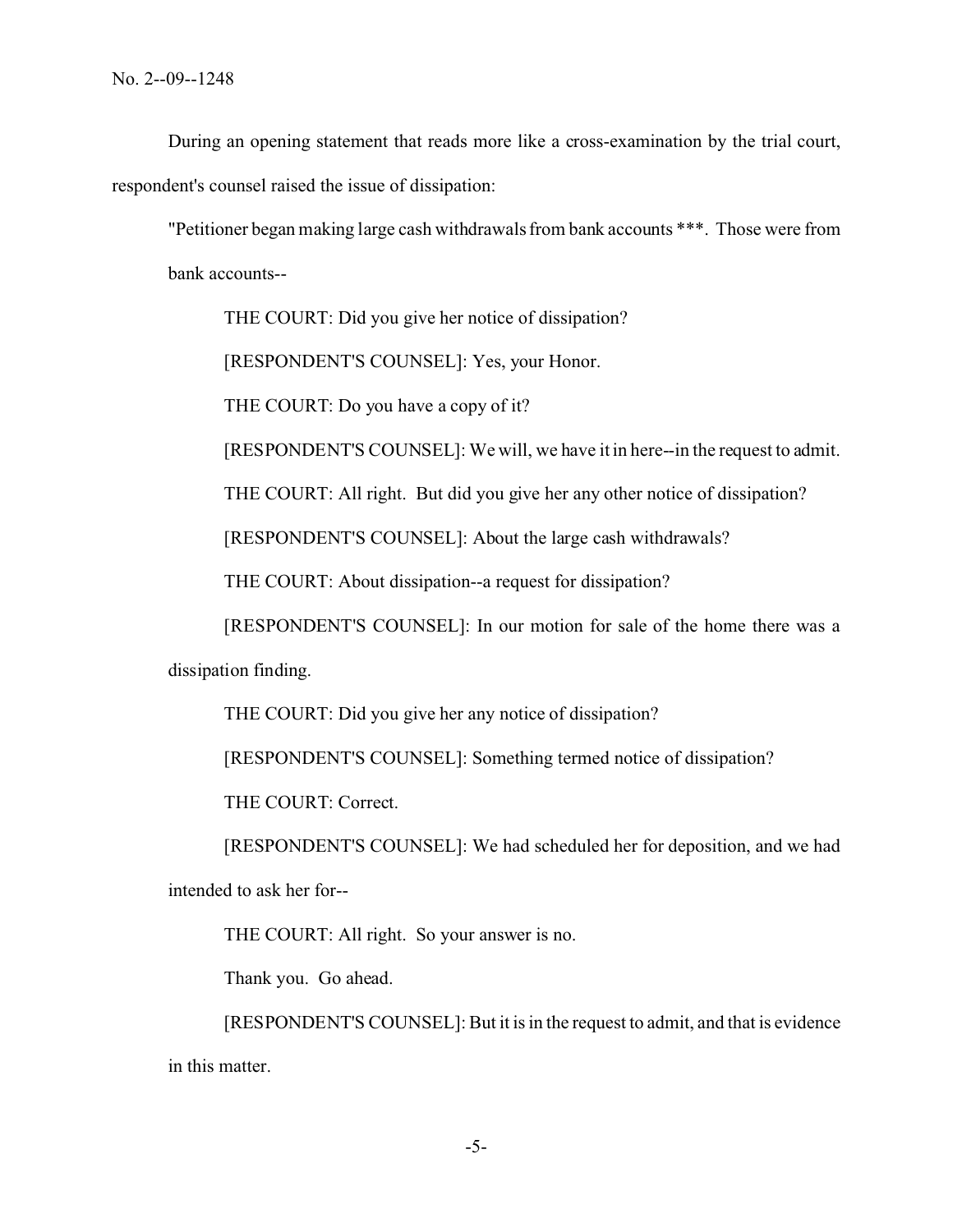THE COURT: Okay. You gave her nothing other than the usual discovery requests. Go ahead."

During his testimony, which the trial court interrupted frequently with its own lines of questioning, respondent testified that he and petitioner had been separated for over five years, even though they had lived in the same house for much of that time. He said that he had been unemployed since May 2008 but received monthly unemployment insurance income of approximately \$2,000. He testified that he would resume work when a job became available and that he was actively seeking employment, and he anticipated that his income would have approached \$6,000 per month if he had been employed full time since the start of his unemployment. He also stated that the hourly wage to which he was entitled when he did work had just been raised from approximately \$35 or \$36 per hour to approximately \$54 per hour, including insurance, pension, and the like. Respondent stated that he sought maintenance from petitioner for his living expenses, but he and his counsel indicated that he did not seek reimbursement for his insurance expenses, because he still received insurance from his union benefits.

Respondent's counsel attempted to question respondent regarding petitioner's alleged dissipation of bank account funds, but the trial court interjected to say that it was "going to object to that question, and [respondent was] not going to answer it." The trial court went on to reject counsel's argument that petitioner had admitted the dissipation, or at least that the withdrawn funds were used for some purpose unrelated to the marriage, because the trial court concluded that those propositions were statements of law and thus not proper admissions.

At the conclusion of respondent's testimony, respondent's counsel also attempted to tender into evidence a deposition transcript from a doctor describing the limitations respondent's multiple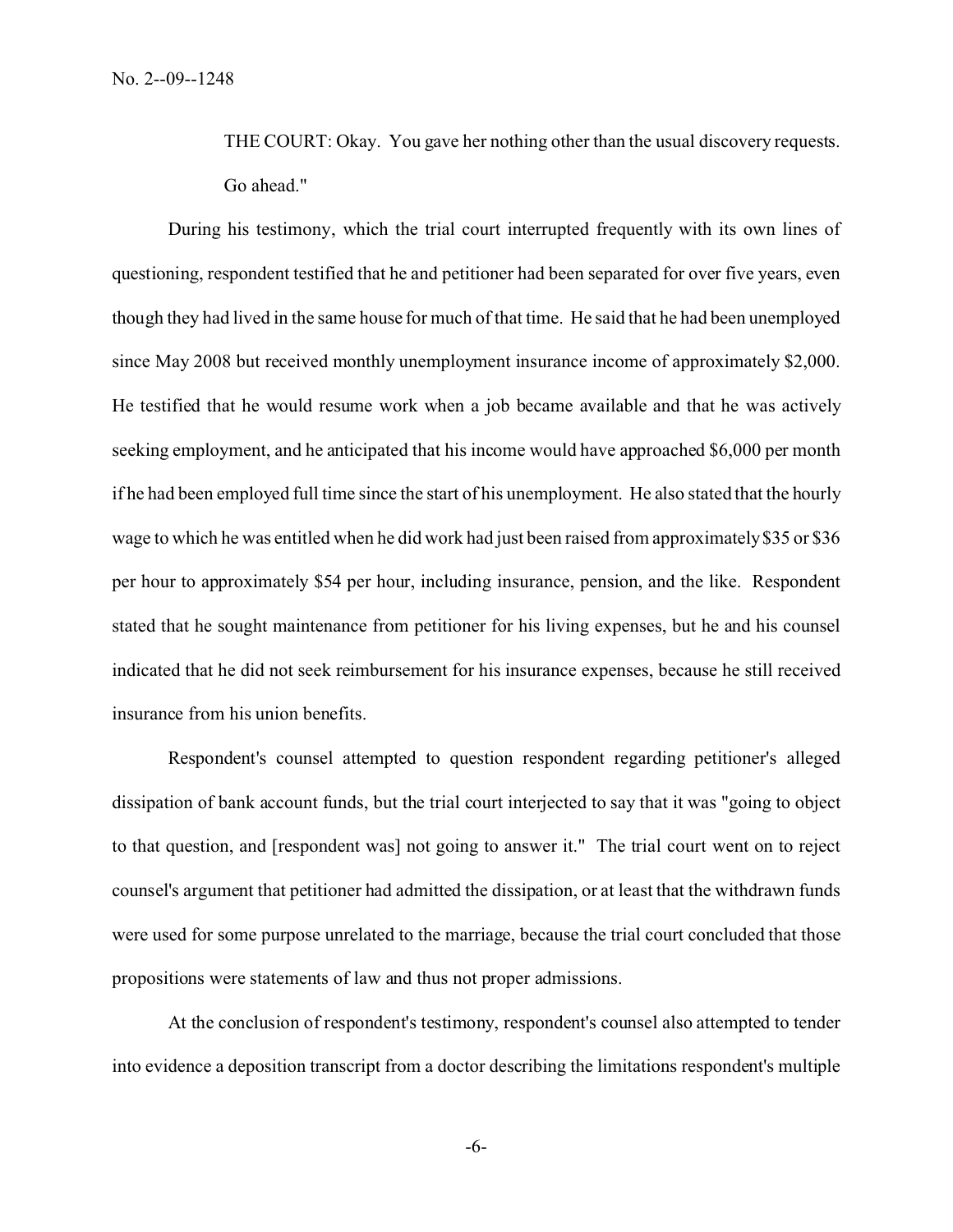sclerosis placed on him. The trial court responded that it was "not going to accept the hearsay document of \*\*\* the doctor at this time." Counsel responded by noting that it was "an evidence deposition transcript," and the court replied, "I understand that." As counsel moved on to discuss potential exhibits regarding the bank withdrawals, the court began questioning respondent regarding his ability to work:

"THE COURT: Well, let me just ask [respondent] this question: [Respondent], are you physically able to work now?

[RESPONDENT]: I don't know until I get back.

THE COURT: Okay.

[RESPONDENT]: No. No, I've lost it, you know. Every time I sit home this long, I do not know what to expect. I am entitled--no, no, I've lost it.

THE COURT: Have you worked at all since last March?

[RESPONDENT]: No.

THE COURT: Have you laid any tile?

[RESPONDENT]: I got laid off in October.

Since? No."

The trial court and counsel then clarified when respondent had last worked, and counsel questioned respondent regarding the treatment for and effects of his multiple sclerosis. In that testimony, respondent said that he intended to go back to work but was "almost willing to start giving up" and could no longer carry a box of tile.

In her testimony in respondent's case-in-chief, petitioner testified that she made approximately \$1,100 per week, but she agreed that her financial affidavit listed her monthly income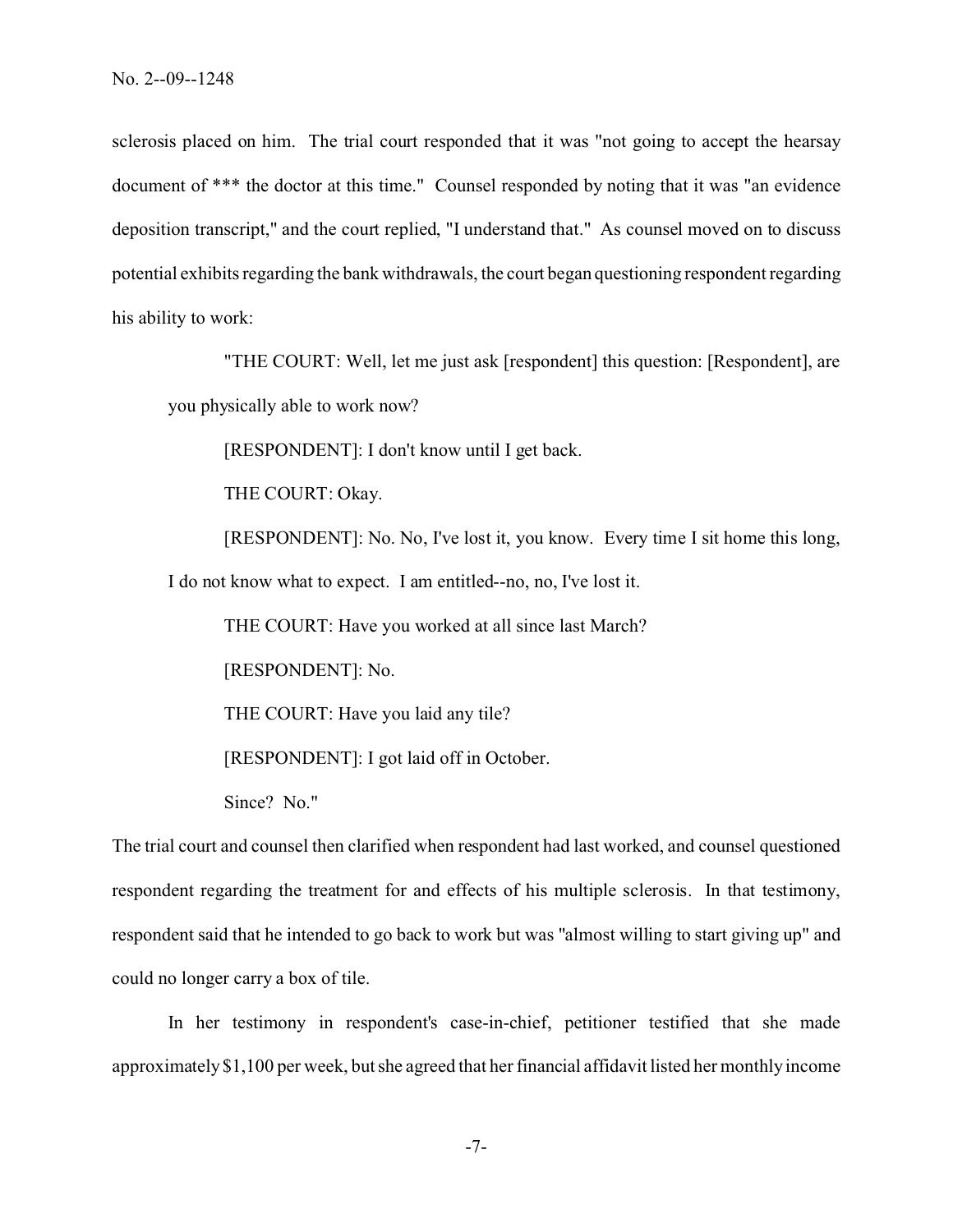as \$5,226. When asked about the cash withdrawals referenced in respondent's request to admit, petitioner explained that a friend had asked her to cash his paychecks, which she accomplished by depositing the paychecks in her account and then making withdrawals. Thus, she said, the withdrawn money was not hers, and she gave all of the withdrawn funds to her friend. Petitioner testified that she could not recall precisely when she began depositing and withdrawing funds on her friend's behalf. She said that all of her friend's checks were made out to cash and that her withdrawals did not correspond exactly to the deposits. She also agreed that she did not disclose this explanation during discovery.

Under questioning from the trial court, petitioner agreed that she and respondent had irreconcilable differences and had been separated for over two years. She also said that she had a stock portfolio worth approximately \$3,500 or \$4,000, but she denied the existence of the \$65,000 stock portfolio referenced in respondent's request to admit.

After petitioner's testimony, respondent's attorney again sought to enter into evidence an evidence deposition from a doctor describing respondent's multiple sclerosis. The trial court denied the request thusly:

> "[RESPONDENT'S COUNSEL]: Dr. Katsmakis is the treating physician for the MS. I understand if you don't want to hear the evidence. But I do have the transcript. THE COURT: Well, is he here to testify?

[RESPONDENT'S COUNSEL]: Through his evidence deposition, yes.

THE COURT: I haven't had a foundation for an evidence deposition, so your request would be denied.

[RESPONDENT'S COUNSEL]: Foundation.

-8-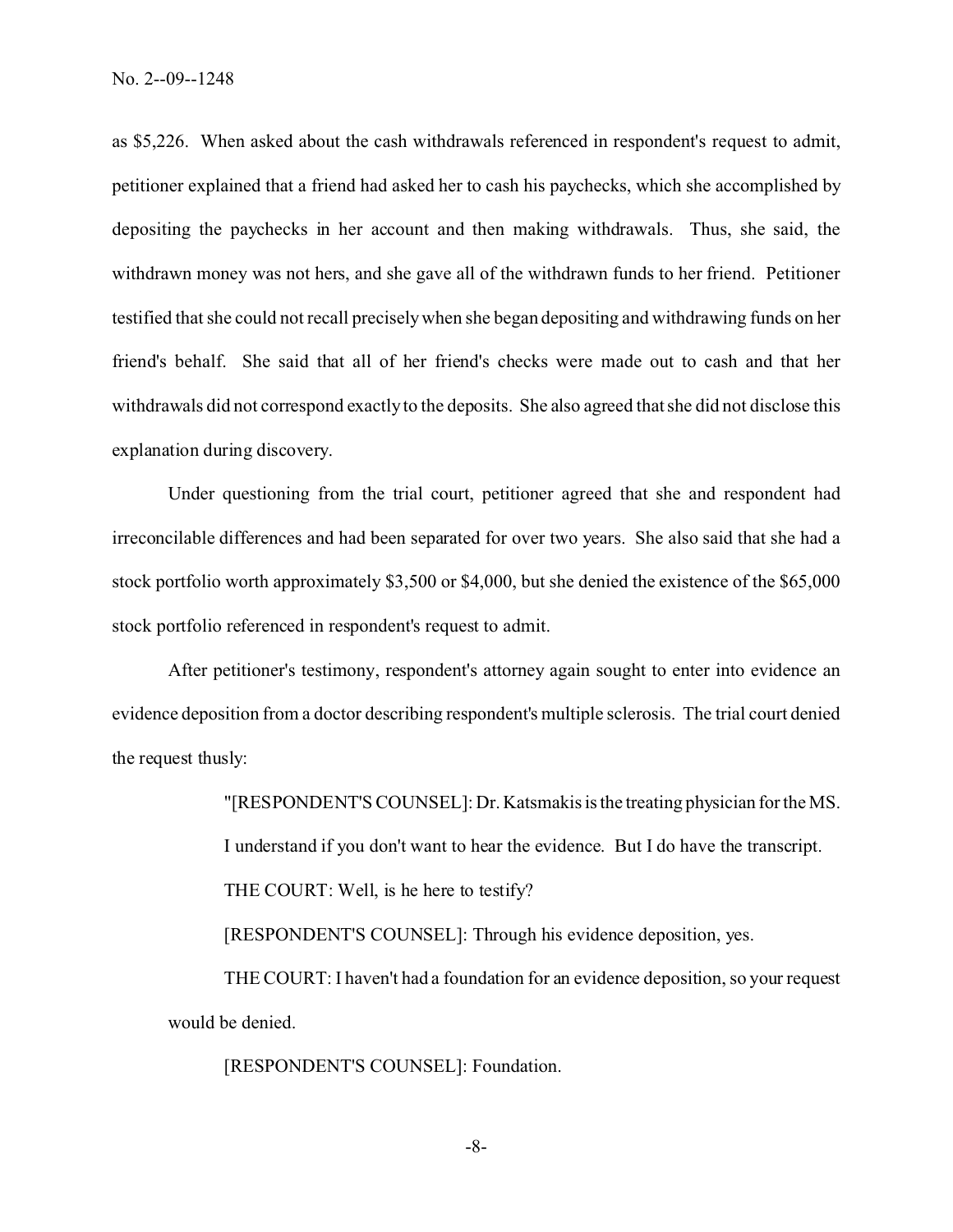THE COURT: Any other witnesses?

[RESPONDENT'S COUNSEL]: Well, I can lay that foundation with [respondent].

THE COURT: Any other witnesses?"

At that point, the trial moved to petitioner's case-in-chief, and the trial court asked what witnesses petitioner intended to call:

"THE COURT: You have to tell me, and I have to rule on [respondent's] request to

ban your witnesses because you never showed up for the deposition.

[PETITIONER]: Uh-huh.

THE COURT: And you never gave [respondent's counsel] any notice of who those witnesses were.

\* \* \*

[PETITIONER]: I'm thinking of calling my father \*\*\*, because he was the one who was going to buy the house last summer.

THE COURT: You never gave any notice of that to [respondent], is that correct?

[PETITIONER]: No. I didn't know I was supposed to (Unintelligible).

THE COURT: [Respondent's counsel], do you object to this gentleman testifying?

[RESPONDENT'S COUNSEL]: Yes.

THE COURT: Your objection is sustained. He's banned from testifying as a discovery sanction."

In similar fashion, on the ground that the witnesses were not disclosed to the other side, the trial court sustained objections to petitioner's calling her son and her sister to testify; it did, however,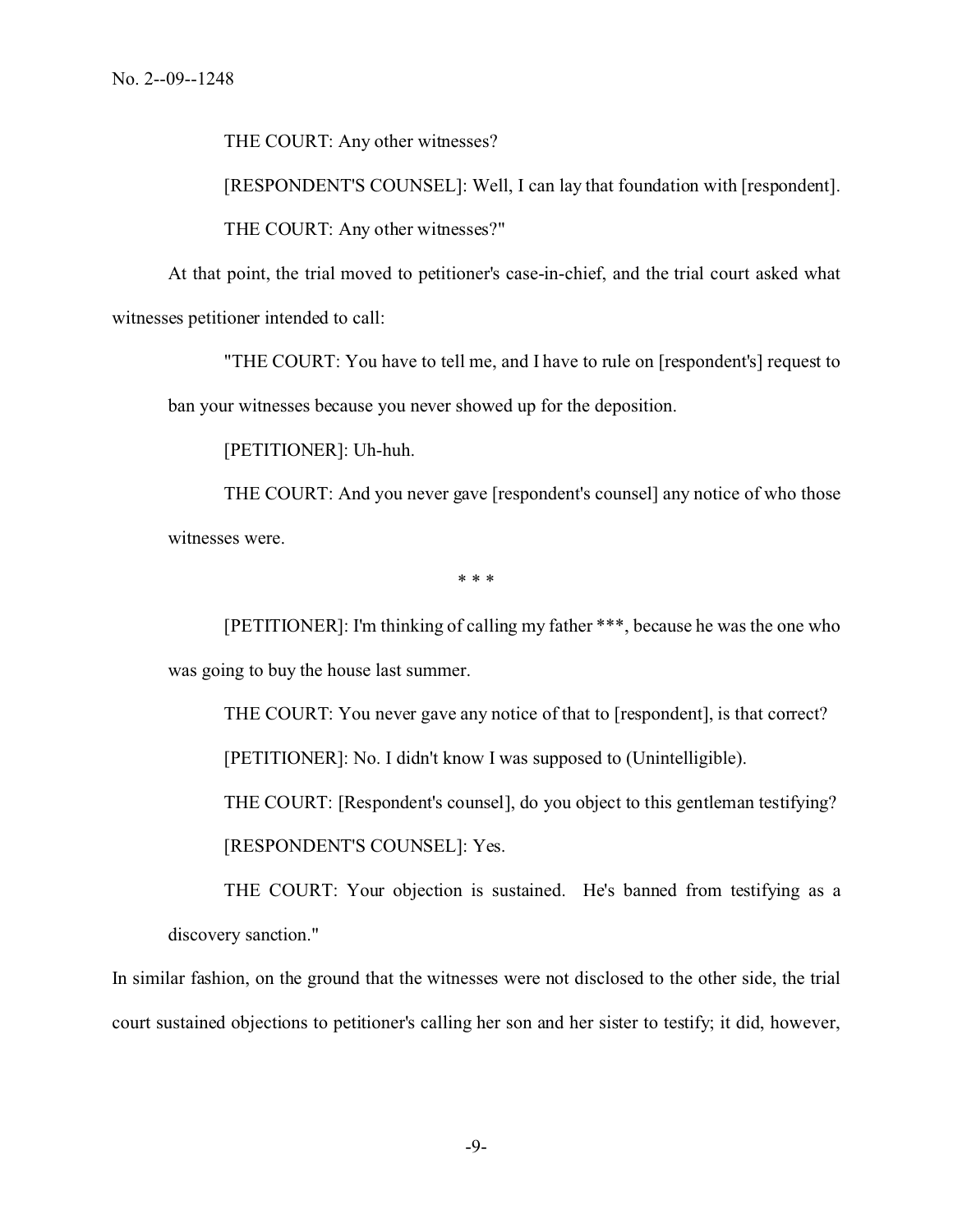allow petitioner to testify on her own behalf. She testified, among other things, that the skylight in the marital home actually did leak.

After closing argument, the trial court reviewed the request to admit. When it came to the paragraphs referencing petitioner's bank fund withdrawals, the trial court ruled as follows:

"According to these records [petitioner] made large cash withdrawals beginning September 2008. That's admitted \*\*\*.

When the statement says dissipating marital assets, that's a legal conclusion which this Court is unwilling to make at this time indicating that [petitioner's] explanation of the cases regarding the withdrawals were credible \*\*\*.

\* \* \*

The cash withdrawals stated were testified in evidence, and she indicated that \*\*\* they were apparently [her friend's] checks that she put into the account and cashed. The Court finds that's credible."

The trial court thus accepted all of the admissions, save for those indicating that the withdrawals constituted dissipation of marital assets. It did not otherwise address respondent's dissipation claims. The court stated that it was "unsure of [respondent's] medical condition and whether he [could] return to work," and it thus "reserve[d]" the issue of maintenance "for a reviewable period of at least five years." However, the court did order that petitioner, "[a]s maintenance," reimburse respondent for the insurance costs he sustained on behalf of the parties' children. The court allowed petitioner to remain in the marital home, but it appointed respondent to make efforts to sell the home and indicated that petitioner would bear the cost of any losses due to the home's being in foreclosure.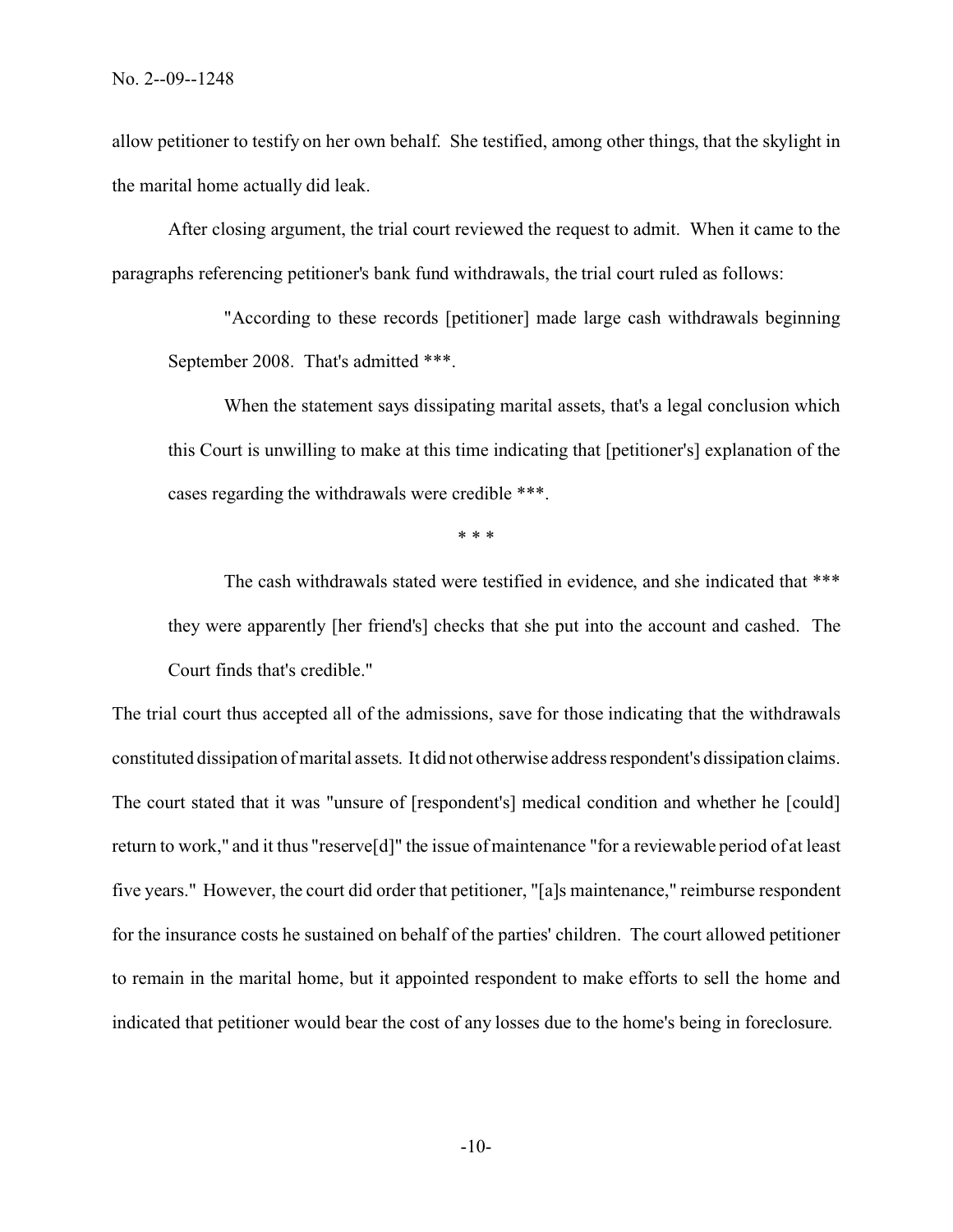At the end of the court's ruling, respondent's attorney clarified two aspects of the court's ruling, including its ruling on the parties' retirement holdings, before asking about the \$65,000 stock portfolio:

"[RESPONDENT'S COUNSEL]: But she disposed of a huge \*\*\* amount of those assets (Unintelligible).

THE COURT: You can always make a motion to reconsider.

That's the Court's ruling, and I want a judgment on it.

[RESPONDENT'S COUNSEL]: Request--Request to admit she had this stock portfolio.

THE COURT: The time for argument is over. I've given my decision.

If there's \$65,000 in stocks, then by golly you get half of it. If there's not, you get half of what's there."

The trial court thus entered no finding as to whether the \$65,000 portfolio actually existed.

After the trial court's ruling, respondent filed a motion for a ruling on his pretrial motion for discovery sanctions. The motion requested a ruling on the sanctions motion as well as a ruling on the dissipation issue, which the trial court did not address in its posttrial findings other than to say that it did not accept the dissipation claims in the request to admit. At the start of the hearing on respondent's motion, the following exchange took place between respondent's counsel and the trial court:

"THE COURT: I thought I ruled on claims of dissipation already.

[RESPONDENT'S COUNSEL]: Well, Judge \*\*\* youmade no factual findings. And when I found myself trying to go over what your rulings were, \*\*\* I found myself having to

-11-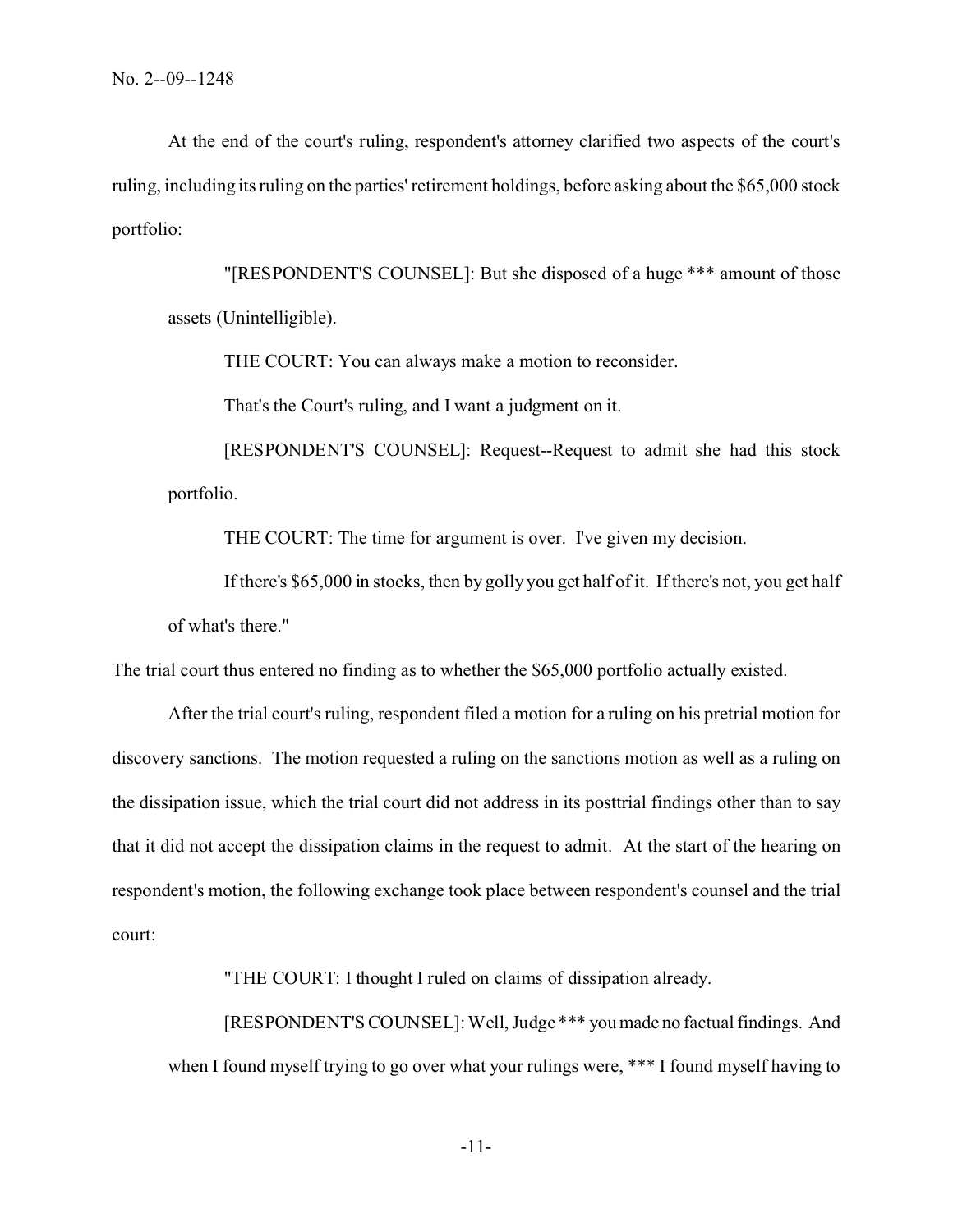guess as to how you ruled on those claims for dissipation. I thought it might be best for the record to--

THE COURT: Well, then you can file a motion for reconsideration. \*\*\* I think I've already ruled on it. You can ask me to reconsider that ruling.

[RESPONDENT'S COUNSEL]: I'm not asking you at this time to reconsider. I'm asking you to make findings.

\*\*\*

And I would just ask the judge to make a \*\*\* clear record \*\*\* on those dissipation claims.

THE COURT: I'm allow [sic] you to file a motion to reconsider.

[RESPONDENT'S ATTORNEY]:

\* \* \*

\*\*\* [Y]our judgment didn't address the dissipation claims. I can assume then that you denied those claims. But I don't know if \*\*\* the basis for your ruling was \*\*\* notice or conclusory statements [in the request to admit] or both.

And to argue \*\*\* it \*\*\* to an appellate court, what I think the judge said \*\*\* is going back and forth and trying to guess \*\*\* on what basis you denied the dissipation claims.

\*\*\* I think a [reviewing] court would appreciate you making--

THE COURT: Isn't that up to the appellate court?

[RESPONDENT'S ATTORNEY]: --findings of \*\*\* fact \*\*\* as to each of the dissipation claims so that we know \*\*\* on what basis those claims were denied.

THE COURT: You can file your motion to reconsider.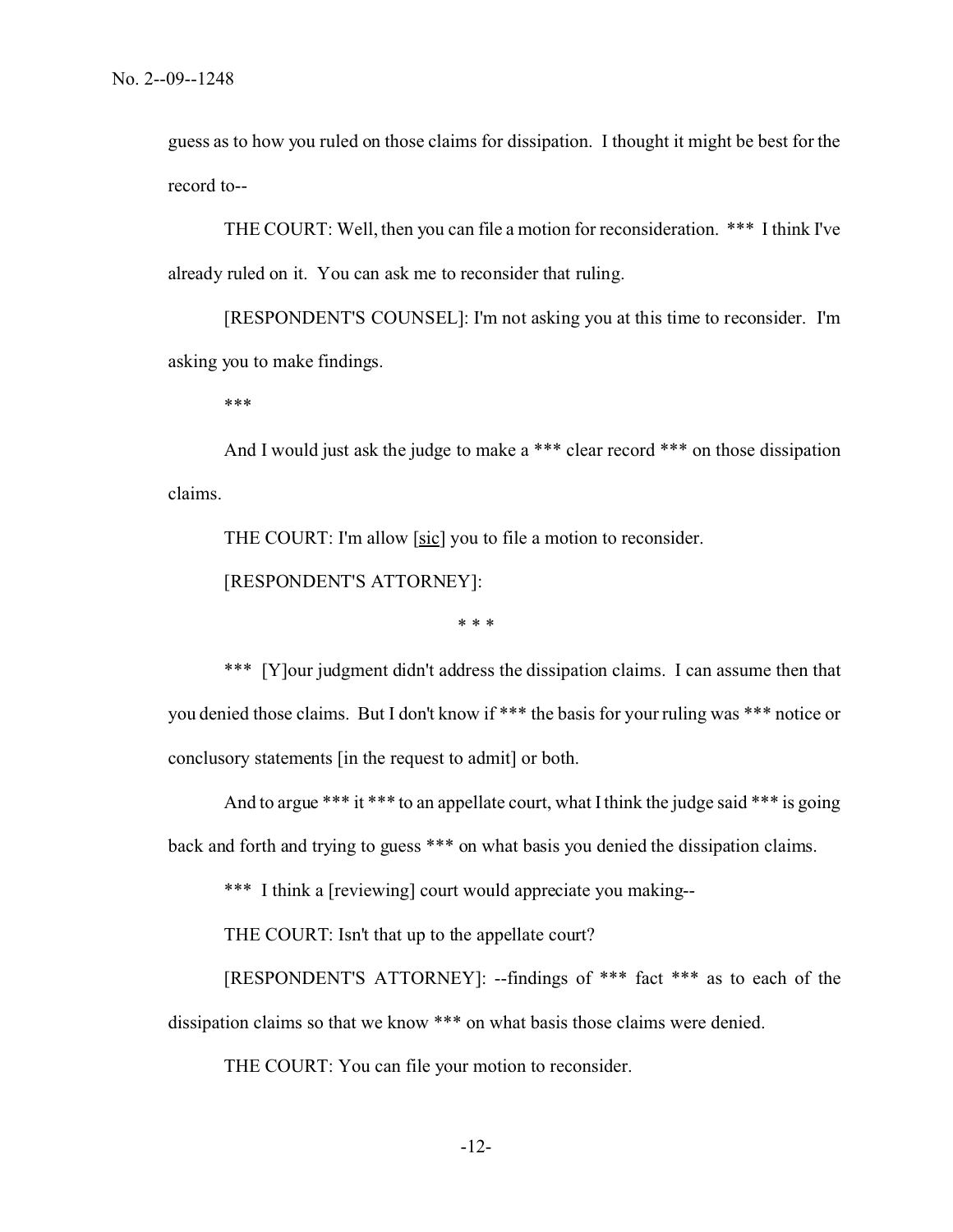[RESPONDENT'S ATTORNEY]: So you won't offer any explanation as to--did you deny the claims for dissipation since you didn't address them in the judgment?

THE COURT: I'm going to stand on the actual judgment. If you want some type of a motion to reconsider the actual judgment, I'll do that. But--

[RESPONDENT'S ATTORNEY]: Well, what am I reconsidering though?"

At this point, the trial court finally relented and, for the first time, articulated its ruling on the dissipation claims:

"THE COURT: --I think my judgment was clear enough that I didn't find that there was any dissipation based on the fact that there wasn't \*\*\* a sufficient notice of dissipation given to the pro se person.

And I think the pro se person gave an explanation that I considered to be viable in regards to what she did with the money that you claim she dissipated."

The trial court then told respondent's counsel that she could ask for reconsideration on the point, and counsel instead sought to clarify the trial court's order:

"So just so I understand--

THE COURT: I'm not going to say--

[RESPONDENT'S ATTORNEY]: --the request--

THE COURT: --anything else about that, [counsel]. You can understand what you want to understand. I made a ruling on that already.

[RESPONDENT'S ATTORNEY]: All right. And from what I'm hearing, I'm hearing that the request to admit would--

THE COURT: You can hear whatever you want to hear, but I'm not going to--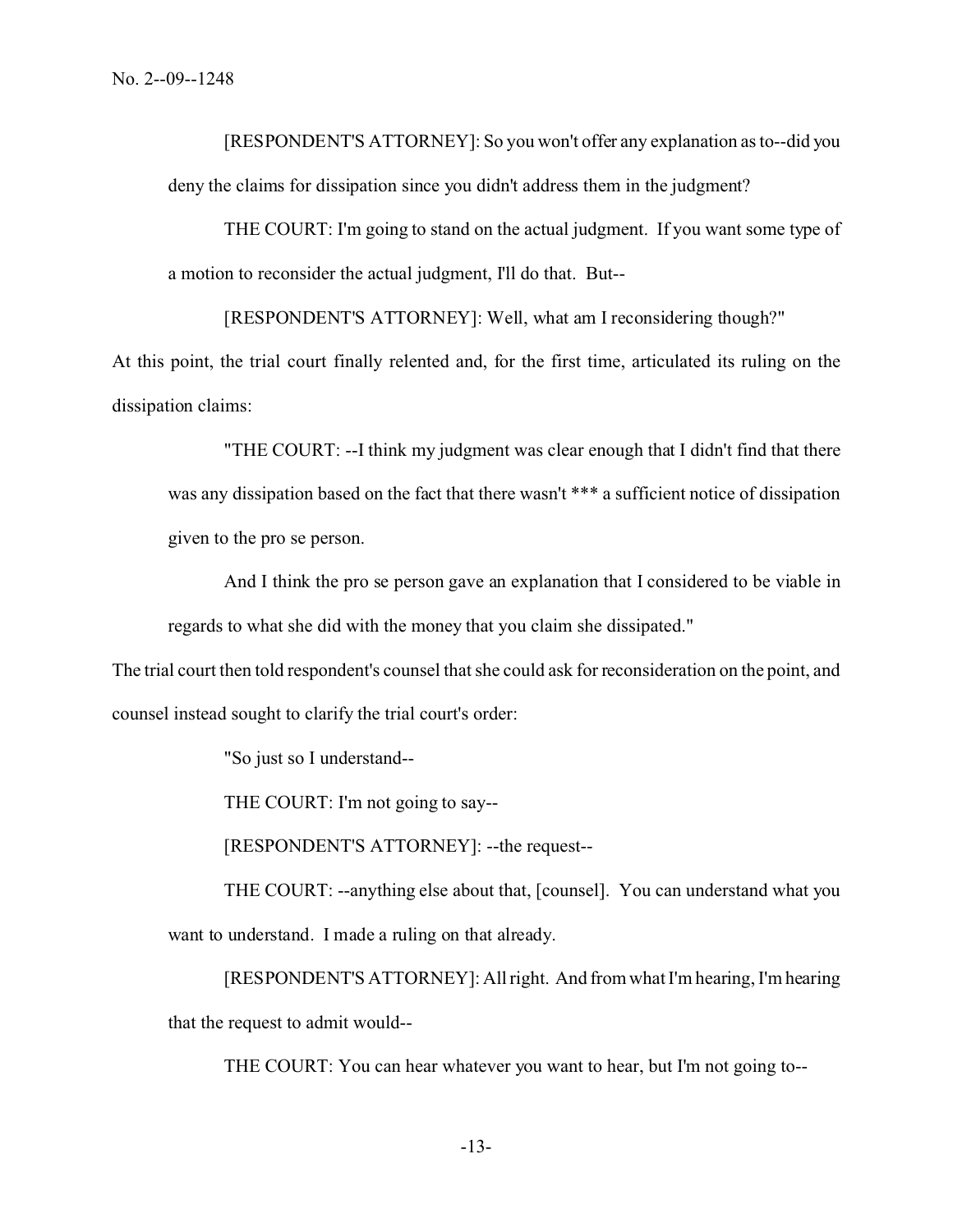[RESPONDENT'S ATTORNEY]: Well--well, can I make the record, Judge? THE COURT: --confirm your understanding.

[RESPONDENT'S COUNSEL]: That's fine.

THE COURT: You can make a record.

[RESPONDENT'S COUNSEL]: From what I'm hearing, the request to admit did not provide sufficient notice of the claims for dissipation. And from what I'm hearing, \*\*\* your Honor considered the dissipation claims \*\*\* by taking into account [petitioner's] testimony at trial, even though what was contained in the request to admit were judicial admissions. That's what I'm hearing the court to say.

THE COURT: I'm glad you heard the court say that. I'm not saying that's what I said; but if that's your understanding, that's okay.

[RESPONDENT'S ATTORNEY]: Well, I believe that's what you just stated. So if there's any misunderstanding there, I \*\*\* would just wish that you would--

THE COURT: I said that you made requests to admit. Some of your requests to admit were conclusory. Therefore, they were improper requests to admit.

Other things that you put in there, there wasn't any notice of dissipation given to the pro se litigant as far as I could see.

And the third thing was that the pro se litigant explained how she spent this money to my satisfaction."

Respondent's counsel then moved on to ask the court to rule on the discovery sanctions motion, and counsel sought an order striking either petitioner's testimony or her defense: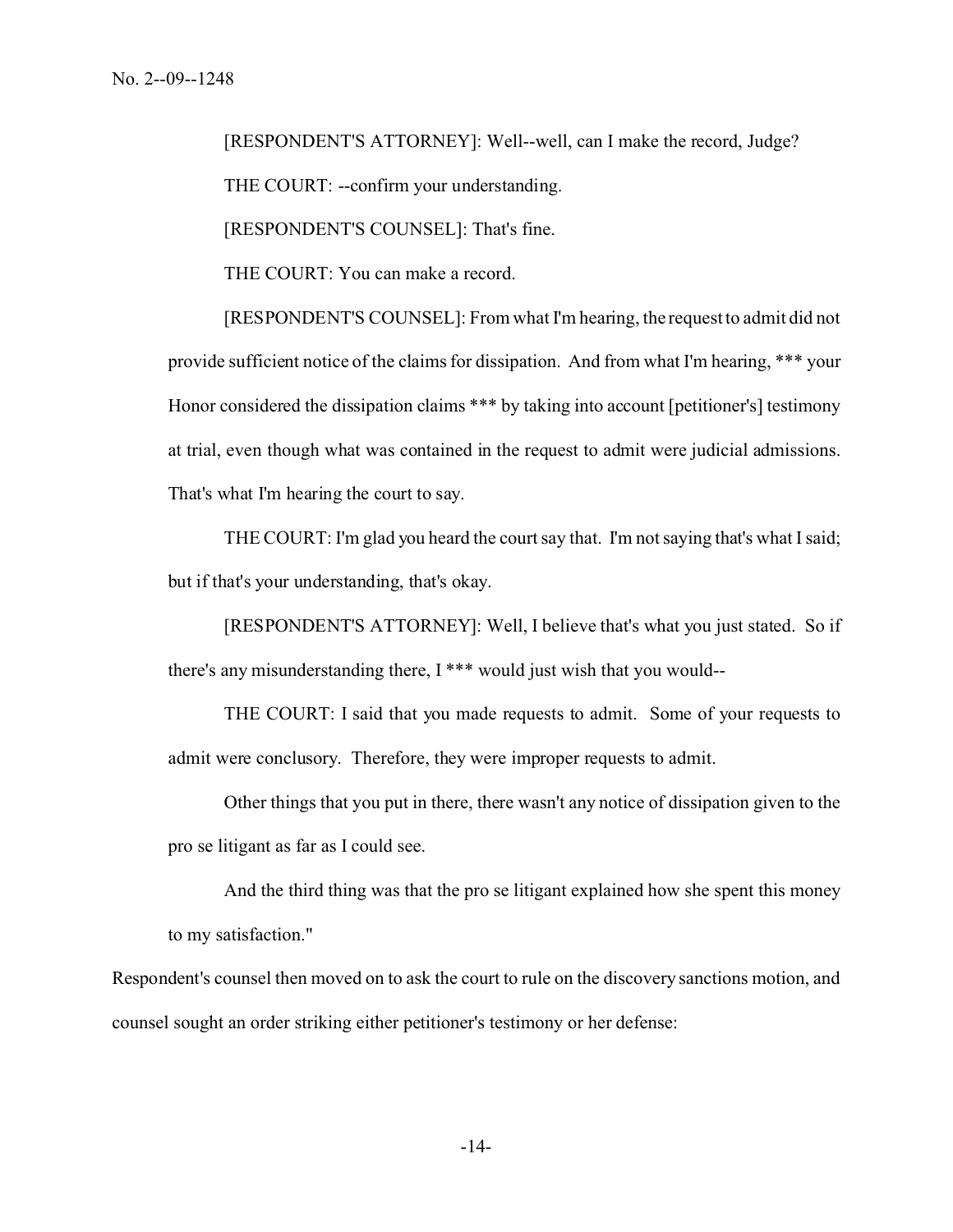"When a litigant willfully fails to appear at a deposition, the only sanction that can appropriately address willful failure to appear is the relief we requested, which is debarring her--

THE COURT: Does the statute say that?

[RESPONDENT'S ATTORNEY]: Your Honor, \*\*\* it's common sense that if you willfully fail to appear at a deposition, the only appropriate sanction \*\*\* is to prevent you from testifying. There's nothing else that would prevent prejudice, as argued in our motion \*\*\*.

\* \* \*

[RESPONDENT'S ATTORNEY]: \*\*\* There is no other redress which would prevent prejudice in this case.

If a litigant willfully fails to appear at a discovery deposition and then is allowed to, with impunity, show up at trial and testify, the \*\*\* fairness \*\*\* that a trial should provide to both parties is lost.

\* \* \*

\*\*\* [S]he ignored all attempts that we made to ensure a full and \*\*\* fair discovery and full and \*\*\* fairness in terms of preparation for trial. She ignored that entire process.

Your Honor, in not ruling on our motion for sanctions, permitted her to flaunt her willful disregard of your Honor's rulings and orders.

\*\*\*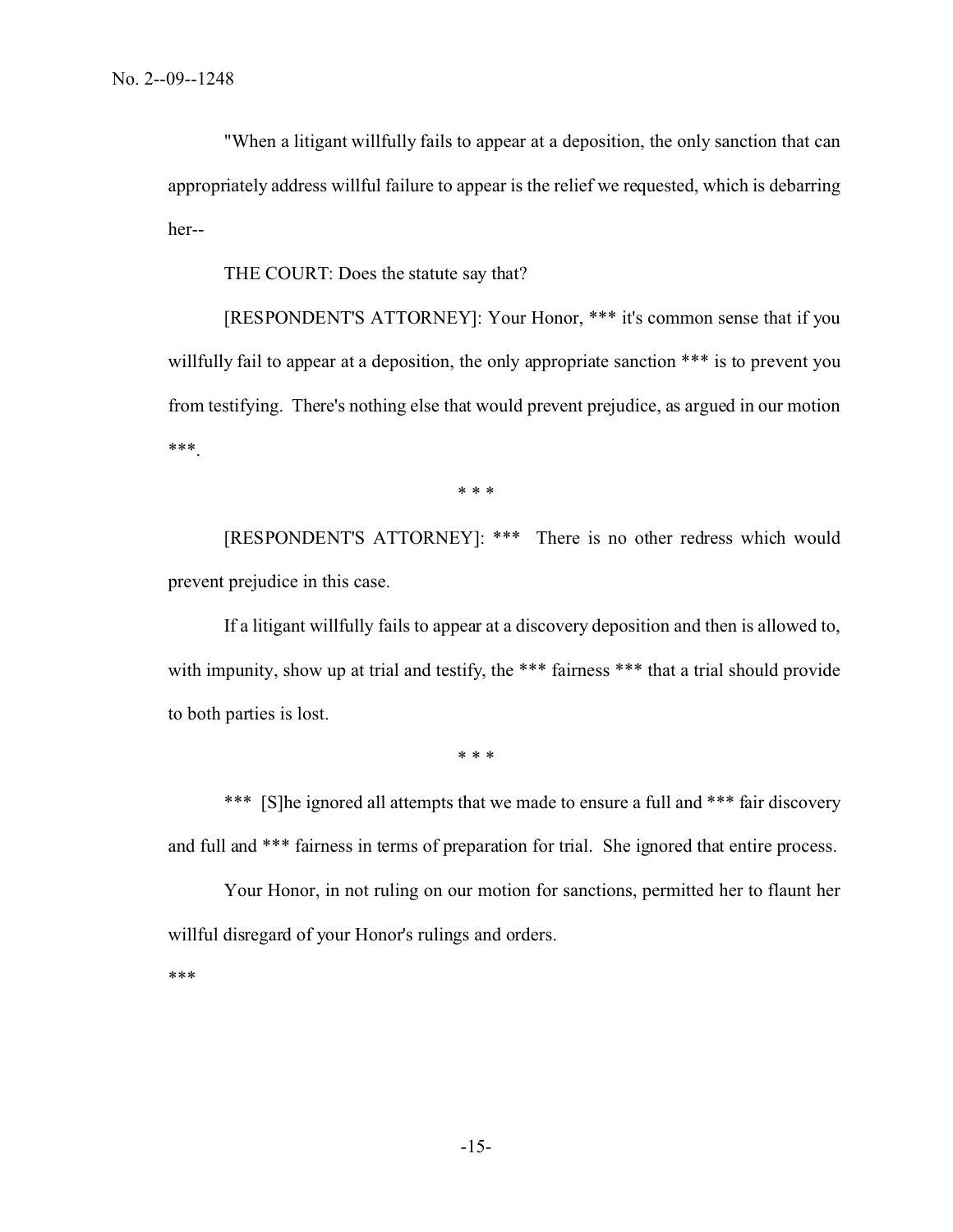\*\*\* [P]rejudice occurred. And your Honor should address that. And actually, should have addressed it the first time we presented that motion for sanctions so that \*\*\* maybe [petitioner] would have [agreed to be deposed]."

At that point, the trial court interjected to suggest that respondent should have asked that the trial be continued so that petitioner could have been deposed, and counsel for respondent reminded the court that it had denied prior requests for continuance. The trial court replied that respondent did not request a continuance on the day of trial. However, in its later ruling on the motion for sanctions, the trial court several times referenced the importance of the supreme court rules mandating quick resolution of child custody cases, and it recalled that it denied motions for continuance in deference to those rules.

After further argument from counsel on both sides (petitioner at this point was again represented by an attorney), the trial court suggested that petitioner give testimony regarding her reasons for missing the depositions. Her testimony began despite respondent's twice objecting that petitioner had already admitted, via the request to admit, that her failure to appear at the deposition was willful. Upon the second objection, the trial court explained that it would "acknowledge that [respondent's counsel was] correct" that petitioner had admitted she declined to show for a deposition in an effort to avoid answering questions, but the court nonetheless allowed the testimony to continue on the basis that the testimony would be useful "in regards to what the appropriate sanctions should be for her not appearing." During her testimony, petitioner stated that she was not represented by an attorney when she missed the depositions and that she was distraught due to her mother's medical problems. On cross-examination, petitioner agreed that her mother had passed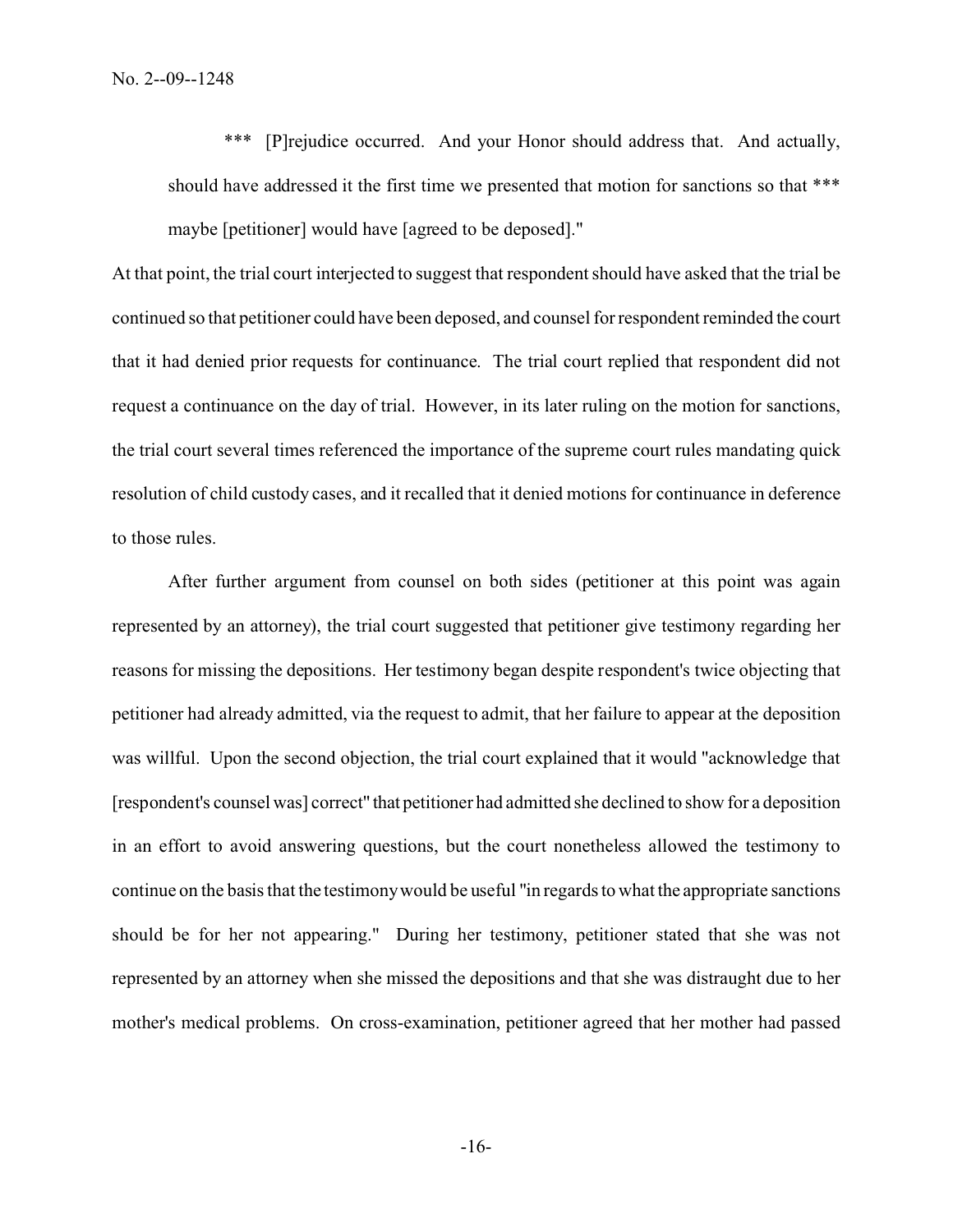three weeks before petitioner received respondent's request to admit, and she acknowledged having read the request to admit. The trial court then entered its ruling on respondent's sanctions motion:

"And I'd state on the record that [respondent's counsel] did suggest [on days prior to the trial date] \*\*\* perhaps there should be a continuance because [petitioner] was under some type of pressure from her family.

And I indicated \*\*\* at that time that I wasn't going to continue the case because we had our Supreme Court nine-hundred series rule here.[<sup>1</sup>]

\* \* \*

On the date of the hearing, there wasn't a request to continue \*\*\* because I think [respondent's counsel] was as shocked as anybody else that [petitioner] showed up [for trial].

Therefore, I think that barring [petitioner's] testimony would be too onerous of a sanction \*\*\*.

However, I think there has to be some type of sanctions whether [petitioner] is pro se or not pro se.

\* \* \*

\*\*\* [T]he court is going to impose some sanctions on [petitioner] for not showing up at the deposition that the court ordered her to appear [at].

<sup>1</sup>SupremeCourt Rule 901 states that child custody proceedings shall be heard on an expedited basis (210 Ill. 2d R. 901), and Rule 922 requires a trial court to resolve a child custody proceeding within 18 months from the start of the action (210 Ill. 2d R. 922). As noted above, the first divorce petition in this case was filed in November 2007, and the trial began in June 2009. The child custody issues resolved during proceedings below are not at issue in this appeal.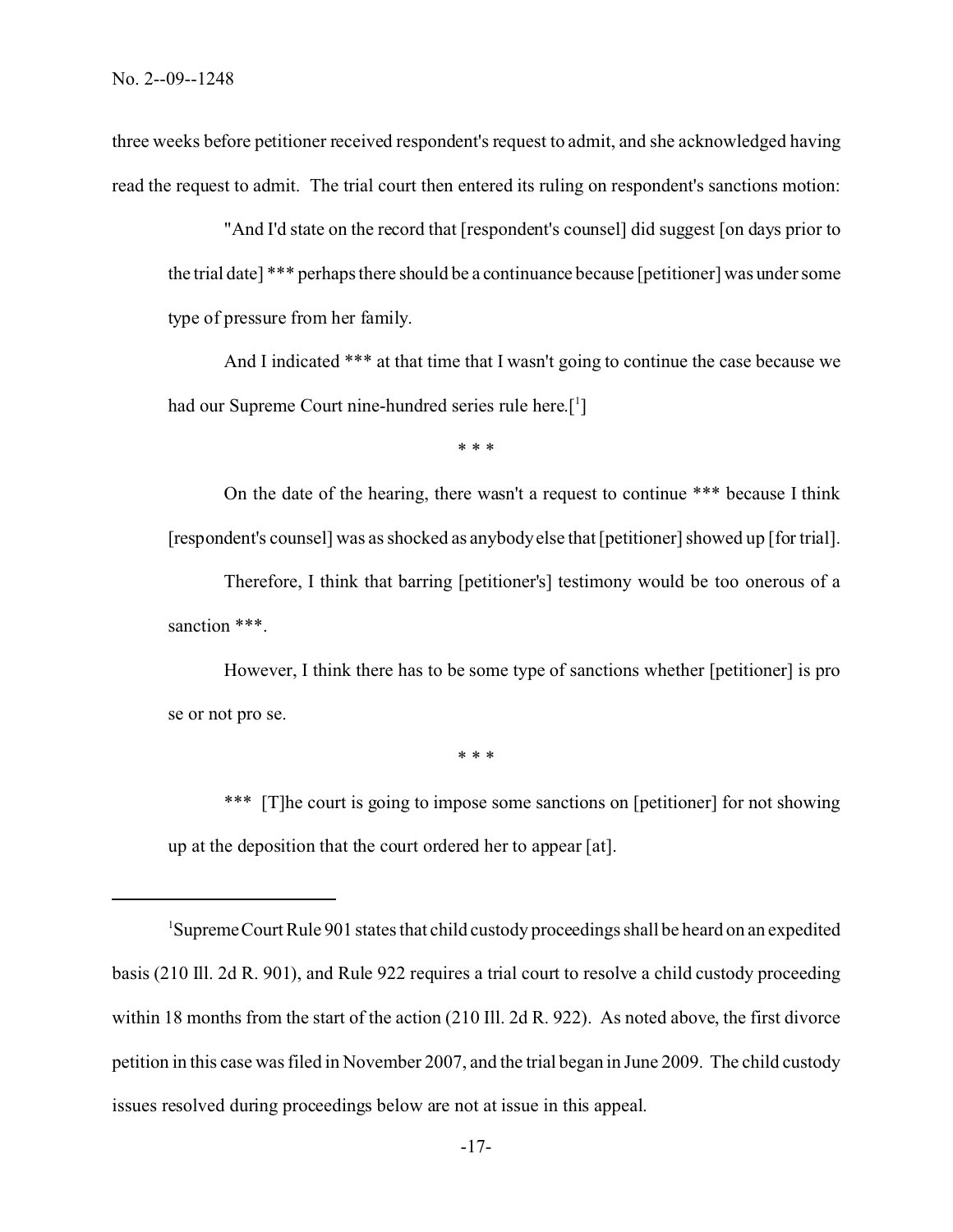She'll be required to pay any reasonable attorney's fees in regards to discovery motions that she never answered, motions to appear at the deposition that she never showed up for, the costs of those depositions, the costs of obtaining any request to admit facts that she denied at trial \*\*\*.

\*\*\*

But the court will not retroactively bar her testimony. I think that would not be a just cause here."

After the trial court announced this ruling, respondent's counsel asked, "how does a monetary penalty address the prejudice that [respondent] incurred at trial through [petitioner's] testimony?" The trial court responded, "That's your argument for the appellate court." Respondent now timely appeals.

We begin with the prejudice argument the trial court felt was "for the appellate court." The parties do not dispute that petitioner committed a discovery violation by refusing to sit for her deposition, even after a court order directed her to do so. Petitioner also does not dispute that she judicially admitted having missed the deposition because she did not want to answer respondent's questions, nor does she argue that she should not have been subjected to some sanction for her violation. The parties' only disagreement is as to whether a sanction more stringent than a monetary penalty was warranted.

Respondent sought sanctions pursuant to Supreme Court Rule 219(c) (210 Ill. 2d R. 219(c)), which provides that, "[i]f a party \*\*\* unreasonably \*\*\* fails to comply with [a discovery order], the court, on motion, may enter, in addition to remedies elsewhere specifically provided, such orders as are just." 210 Ill. 2d R. 219(c). Rule 219(c) also contains a nonexclusive list of possible sanctions a trial court may impose, including debarring the offending party from presenting claims, defenses,

-18-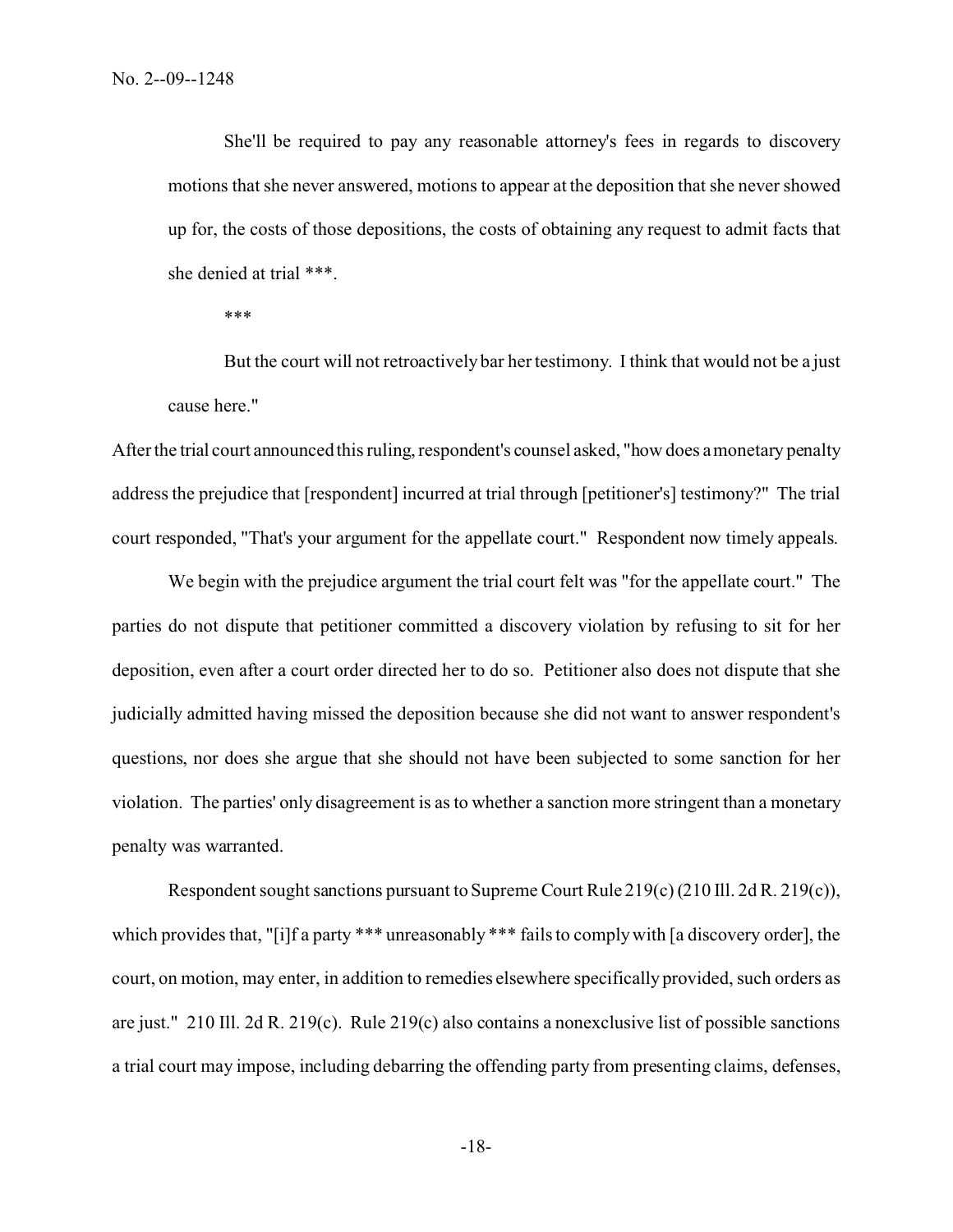or witnesses relating to the discovery violation; entering judgment against the offending party on the issue affected by the discovery violation; and ordering the offending party to pay the costs and expenses caused by their misconduct. 210 Ill. 2d R. 219(c). "The decision to impose a particular sanction under Rule 219(c) is within the discretion of the trial court and, thus, only a clear abuse of discretion justifies reversal." Shimanovsky v. General Motors Corp., 181 Ill. 2d 112, 120 (1998). "A trial court abuses its discretion when it acts arbitrarily, without conscientious judgment, or, in view of all of the circumstances, exceeds the bounds of reason and ignores recognized principles of law, resulting in substantial injustice." In re Marriage of Haken, 394 Ill. App. 3d 155, 160 (2009). We can summon no more apt description of the trial court's actions here.

"To determine if the trial court abused its discretion, a reviewing court must look to the criteria upon which the trial court relied in making its determination of an appropriate sanction." Shimanovsky, 181 Ill. 2d at 123. "The factors a trial court is to use in determining what sanction, if any, to apply are: (1) the surprise to the adverse party; (2) the prejudicial effect of the proffered testimony or evidence; (3) the nature of the testimony or evidence; (4) the diligence of the adverse party in seeking discovery; (5) the timeliness of the adverse party's objection to the testimony or evidence; and (6) the good faith of the party offering the testimony or evidence." Shimanovsky, 181 Ill. 2d at 124. These factors should be applied to vindicate the purpose of Rule 219 sanctions, to ensure both discovery and a trial on the merits. Cf. Shimanovsky, 181 Ill. 2d at 123 (stating purpose of sanctions).

In the instant case, all of these factors unquestionably, and emphatically, favored respondent. Respondent was very obviously surprised by petitioner's testimony; respondent (and the trial court) had expected, based on petitioner's failure to appear at depositions and at prior court dates, that

-19-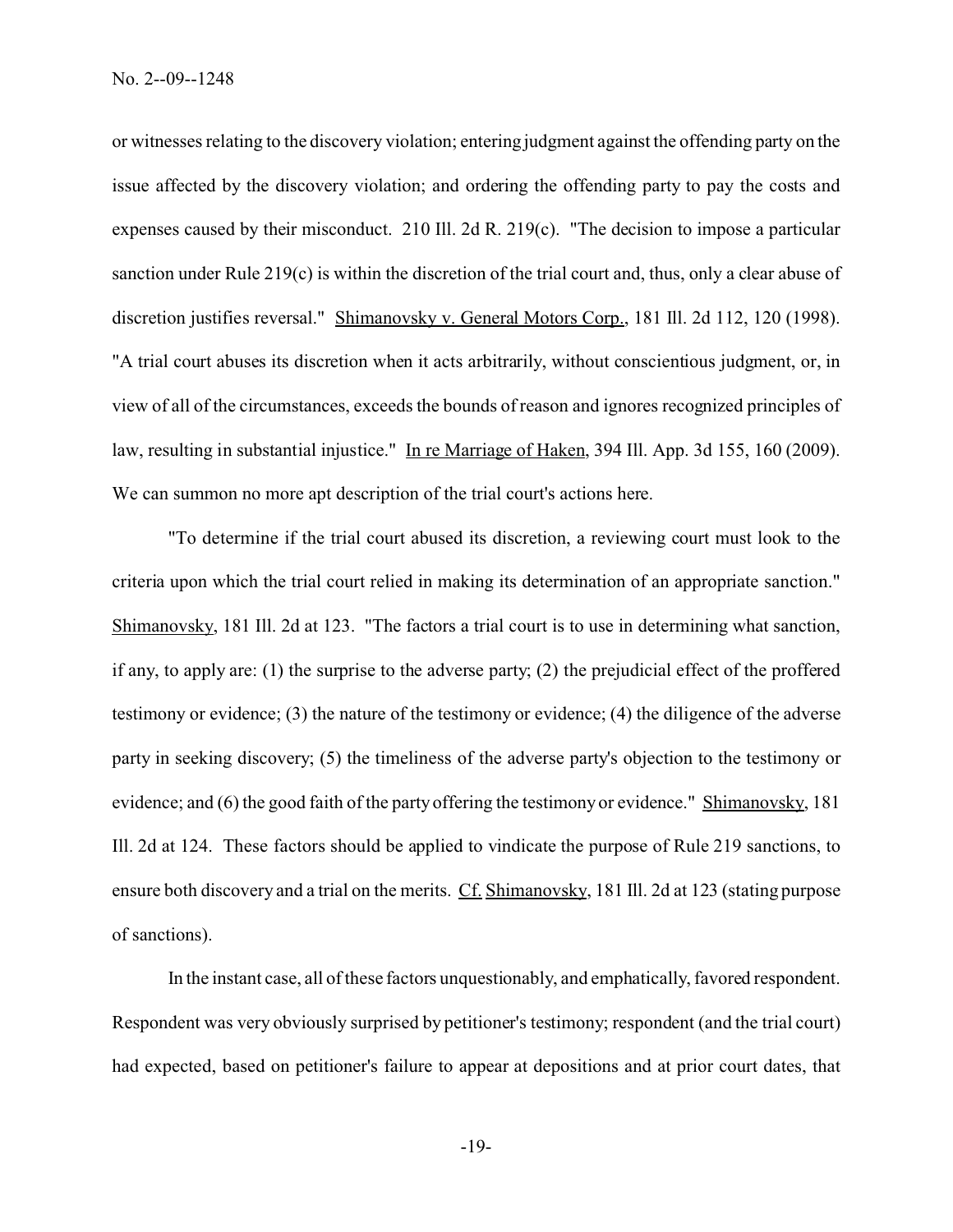petitioner would not even appear at the divorce trial. Instead, she appeared and asserted a defense (her story about her friend's checks) that respondent had no way of anticipating and thus was not prepared to rebut. The resulting prejudice to respondent was severe: because petitioner hid her defense from respondent, he was left unprepared to marshal evidence or argument to refute it once she raised it during her testimony. When he was unable to refute this testimony, the trial court found the testimony to be credible and used it as a basis for ruling against respondent. Thus, petitioner's surprise testimony cost respondent his claim for dissipation. The third factor--the nature of the evidence--supplies no reason it should not have been disclosed earlier, and, as noted, the evidence became critical to the resolution of the litigation. The record also indicates that respondent diligently pursued the hidden evidence--he many times sought, unsuccessfully, to compel petitioner's cooperation in discovery--and that respondent raised several timely objections to point out the discovery problems. Finally, petitioner admitted, and the trial court acknowledged, petitioner's bad faith in avoiding the court's order that she sit for a deposition.<sup>2</sup>

The trial court staunchly refused to account for the prejudice petitioner's malfeasance caused respondent, even despite respondent's counsel's repeated entreaties. In fact, after acknowledging petitioner's bad faith, the trial court forwent analysis of the remainder of the above factors and instead imposed a light sanction based solely on respondent's failure to seek a continuance on the day of trial, when it became apparent that petitioner would attempt to testify. The trial court's

<sup>2</sup>Petitioner argues on appeal that her family situation at least partially justified her failure to cooperate with discovery. However, she made a judicial admission that she avoided the deposition in order to avoid having to answer questions, and the trial court did not base its lenient sanction on any such personal problems.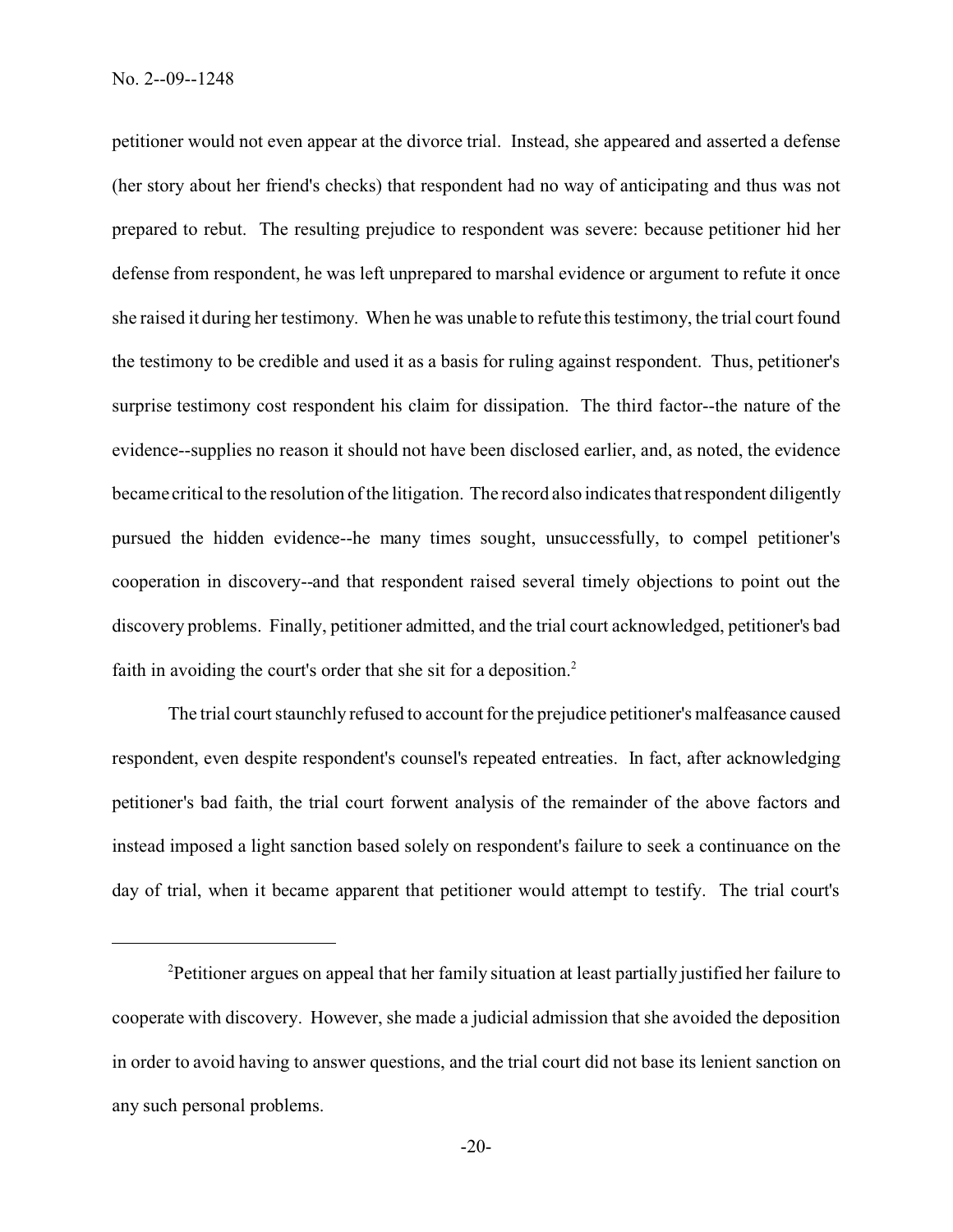rationale rings hollow for two reasons. First, its criticism of respondent for failing to seek a continuance came within moments of its directly contradictory statement that it declined to grant prior continuances due to the time constraints imposed by Supreme Court Rule 922. Although provision of time to interview a surprise witness (or examine undisclosed evidence) might in some instances temper the prejudice caused by a discovery violation (e.g., Burns v. West Chemical Products, Inc., 12 Ill. App. 3d 947, 956 (1973)), the trial court's claim that respondent should have sought this course is entirely untenable here. The trial court made quite clear in its sanctions ruling that it would have granted no continuances. Further, the trial court refused even to consider respondent's discovery complaints until after the trial; it was therefore unreasonable that the trial court would fault respondent for not seeking relief that the trial court refused to consider until after trial, when a delay for interviewing a witness would be meaningless.

The second reason we find specious the trial court's rationale for a light sanction is the point respondent implored the trial court to consider: the sanction the trial court imposed did nothing to cure the tremendous prejudice petitioner's actions caused respondent. As respondent now argues in his brief on appeal, the trial court's ruling allowed petitioner to gain advantage at trial by concealing her testimony and then presenting it with relative impunity (she received only a monetary sanction) at a trial that turned on the purported strength of her testimony. The purpose of the discovery rules, and of Rule 219, is to ensure a fair trial; the trial court's approach validated petitioner's gamesmanship to respondent's extreme detriment. The only rational cure for petitioner's admitted misconduct was that which respondent requested: barring her testimony and barring her from presenting undisclosed defenses. Since the trial court did not pursue this course, and instead entered a fecklessly lenient sanction that left respondent unfairly prejudiced, we conclude that the trial court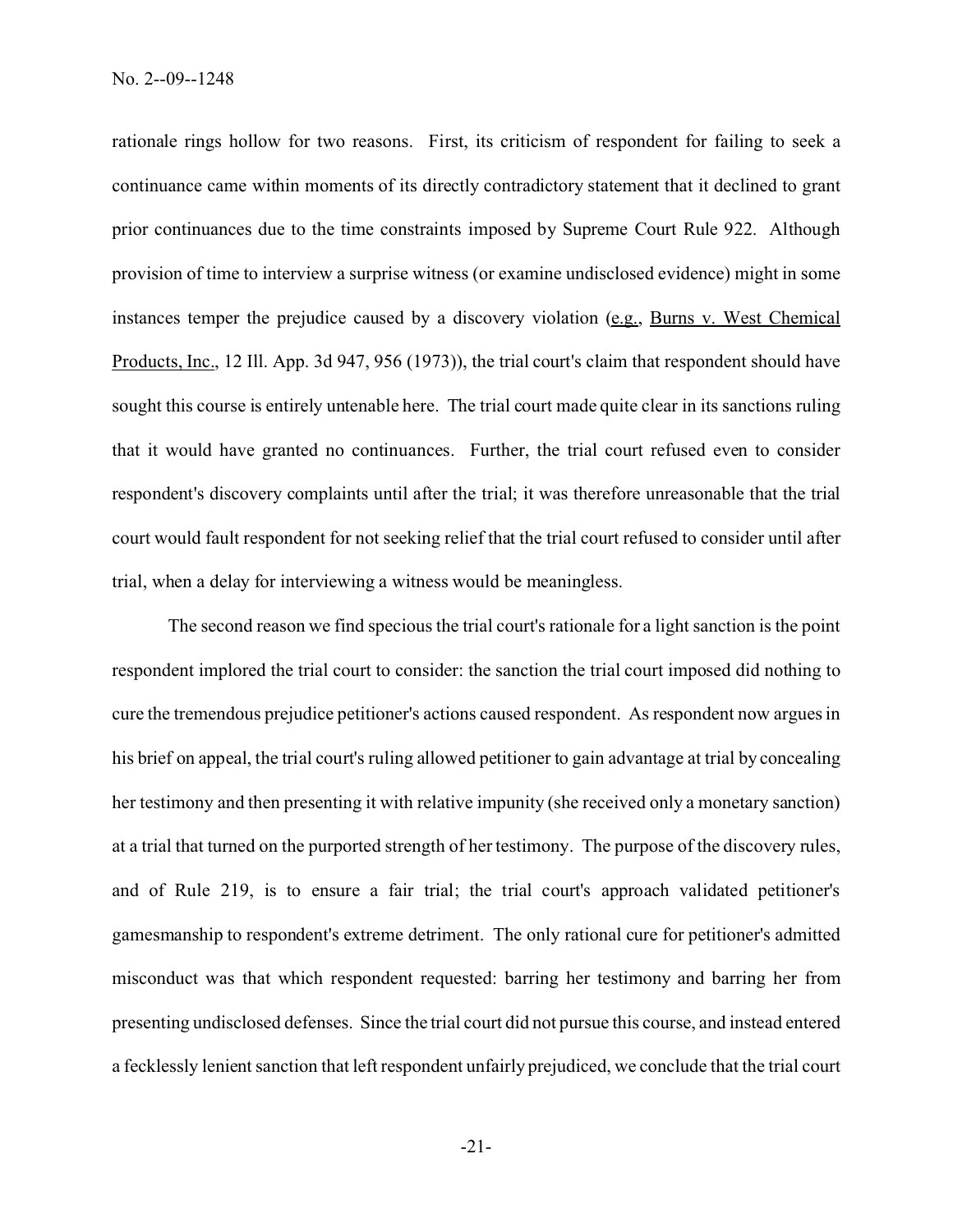abused its discretion and thus that we must reverse its sanctions ruling. However, we reverse the trial court's sanctions ruling only to the extent it did not bar petitioner's testimony and bar her from presenting undisclosed defenses; we leave intact the portion of its order imposing a monetary penalty against her. Because the trial court's ultimate judgment was based largely on petitioner's testimony, we must vacate the trial court's final order and remand the cause with directions that the trial court reconsider its decision without resort to petitioner's testimony (or, if necessary, conduct a new hearing, again without petitioner's testimony).

Respondent's next argument on appeal is that the trial court erred in declining to find that petitioner had dissipated marital assets, because petitioner admitted as much when she failed to respond to his request to admit. We agree, and even if we were not to hold above that the trial court erred in imposing too lenient a discovery sanction, we would vacate its ruling that petitioner committed no dissipation of marital assets based on respondent's second argument.

Respondent alleged that petitioner dissipated three types of assets: bank funds, the marital home, and a \$65,000 stock portfolio. We first address the stock portfolio. Supreme Court Rule 216, which governs requests to admit facts, provides that a party may submit to another party a request to admit facts, and, if the latter party fails to respond within 28 days, "[e]ach of the matters of fact \*\*\* of which admission [was] requested" will be deemed admitted. 134 Ill. 2d R. 216. The trial court refused to find that petitioner had dissipated (or concealed) a \$65,000 stock portfolio; indeed, it refused to enter any finding whatsoever regarding the stock portfolio. Instead, when counsel for respondent asked the trial court to enter a finding regarding the portfolio, the trial court facetiously replied, "[i]f there's \$65,000 in stocks, then by golly you get half of it. If there's not, you get half of what's there." The trial court's abdication of its duty to enter findings of fact was exacerbated by the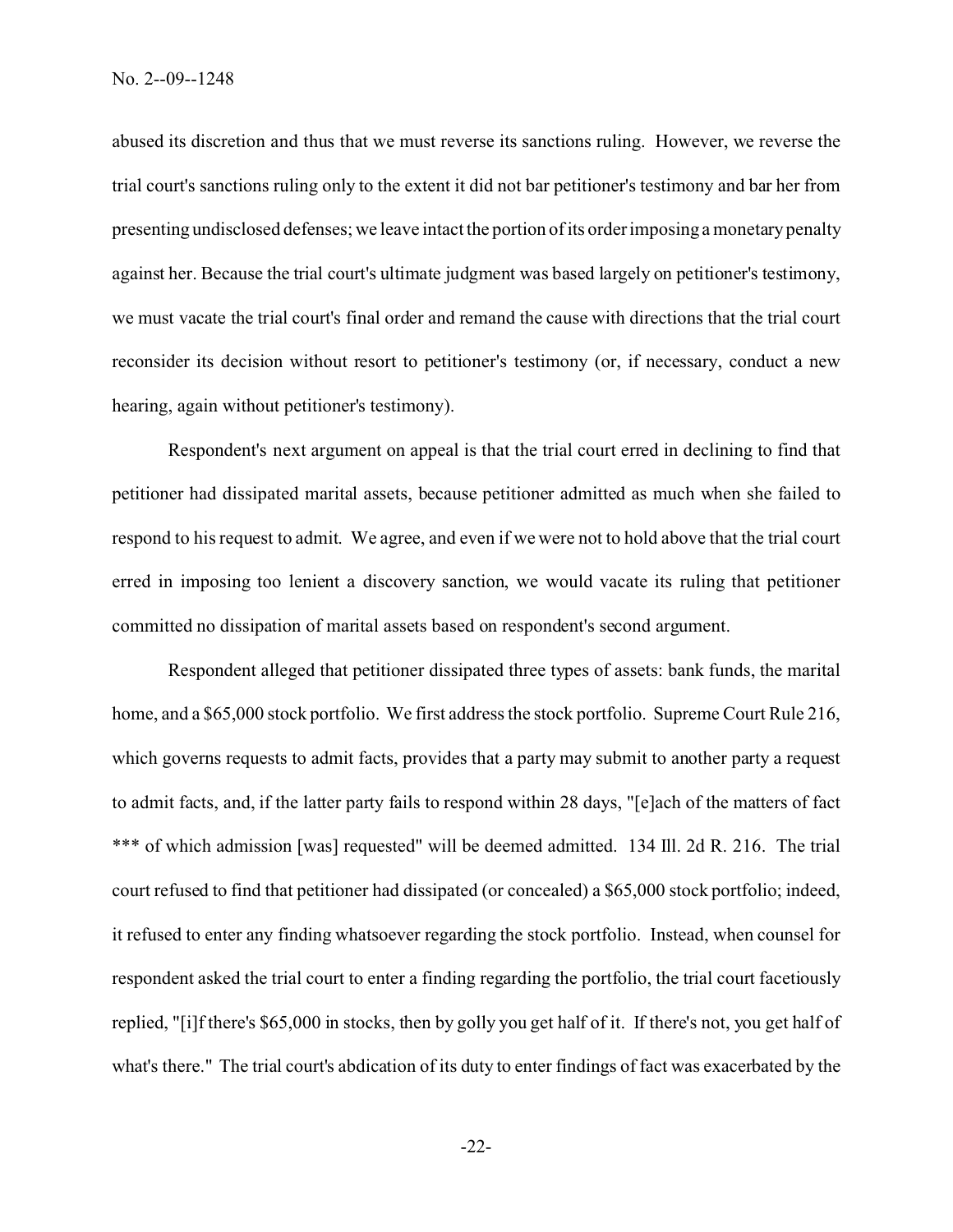fact that its stance was premised on an obvious mistake the trial court could have avoided if it had deigned to listen to counsel. Petitioner had admitted the existence of the \$65,000 portfolio; thus, there was no question "[i]f there[] [was] \$65,000 in stocks." Per petitioner's admission, those stocks existed, at least as of 2006. The trial court should have considered them in its property distribution, and it should do so on remand.

On the issue of dissipation of bank funds and the marital home, the trial court determined that the request to admit was improper because it did not seek admissions of fact, but instead sought admission of the legal conclusions that several of petitioner's acts constituted dissipation. See P.R.S. International, Inc. v. Shred Pax Corp., 184 Ill. 2d 224, 236 (1998) (Rule 216 is limited to issues of fact and does not allow admissions of legal conclusions). The parties continue this line of inquiry on appeal by disputing whether a party may properly admit that it "dissipated" assets, that is, whether dissipation is a matter of fact or law for purposes of requests to admit. However, we do not reach that issue, because we determine that, even if dissipation were to be considered a conclusion of law, the remaining admissions at issue here, combined with the uncontested facts from the pleadings and testimony, established all the elements of dissipation.

In P.R.S. International, the supreme court explained the distinction between requests to admit facts and requests to admit law as follows:

"The key question is whether a requested admission deals with a question of fact. Accordingly, requests for legal conclusions are improper; however, requests for admissions of factual questions which might give rise to legal conclusions are not improper. For example, a party's conduct pursuant to a contract, including what actions that party did or did not take, would be a factual question properly included in a request to admit. However,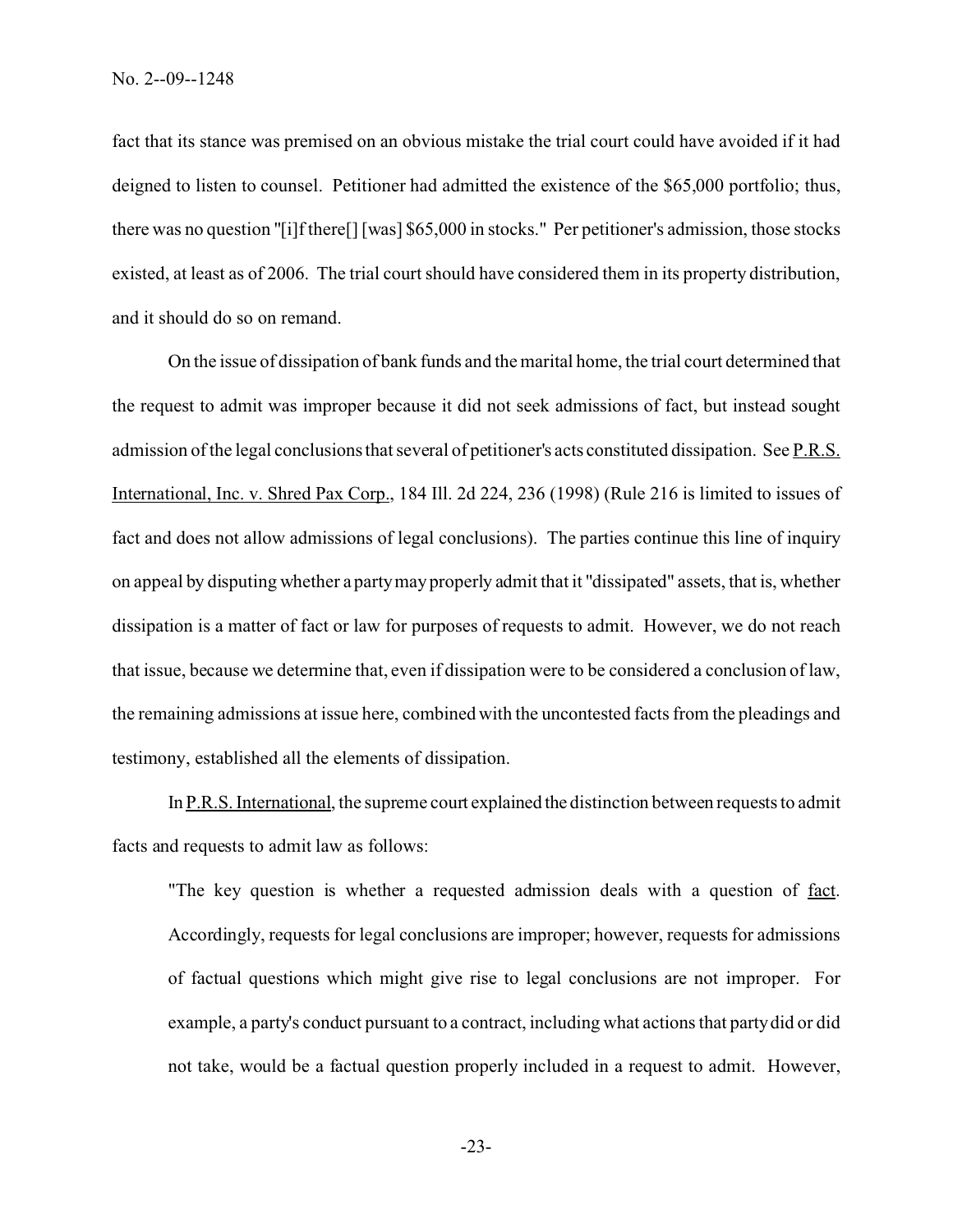whether that conduct amounts to a material breach is a legal rather than a factual question, and thus is not appropriate for a request to admit. In subsequent filings, the other party may refer to that party's conduct under the contract and argue that it amounts to a breach, but the language of Rule 216 refers only to factual issues. Therefore, requests under Rule 216 must be limited to questions of fact." (Emphases in original.) P.R.S. International, 184 Ill. 2d at 236-37.

We expanded on this explanation in Hubeny v. Chairse, 305 Ill. App. 3d 1038 (1999):

"[A] request for admissions is proper if a finder of fact must take some analytical step, no matter how small, from the contents of the admissions to the final conclusion that the party seeks to establish. \*\*\* Even if the admission of that fact plainly requires the fact finder to conclude that a party breached a contract or was negligent as a matter of law, a request for that admission is proper and the failure to respond to it is binding." Hubeny, 305 Ill. App. 3d at 1043-44.

Thus, in Hubeny, the defendant's admission, that her disobeying a traffic signal and colliding with another motorist caused the other motorist to incur substantial property damages and over \$9,900 in medical damages, constituted a proper admission of fact, even though it left "little doubt" that "a finding of negligence was a natural result." Hubeny, 305 Ill. App. 3d at 1044.

Here, even if we assume that "dissipation" is a legal conclusion and thus excise it from petitioner's admissions, the remainder of her admissions includes statements of fact that lead inevitably to the conclusion that she dissipated marital assets. Dissipation occurs where one party uses " ' "marital property for the sole benefit of [himself or herself] for a purpose unrelated to the marriage at a time that the marriage is undergoing an irreconcilable breakdown." '" In re Marriage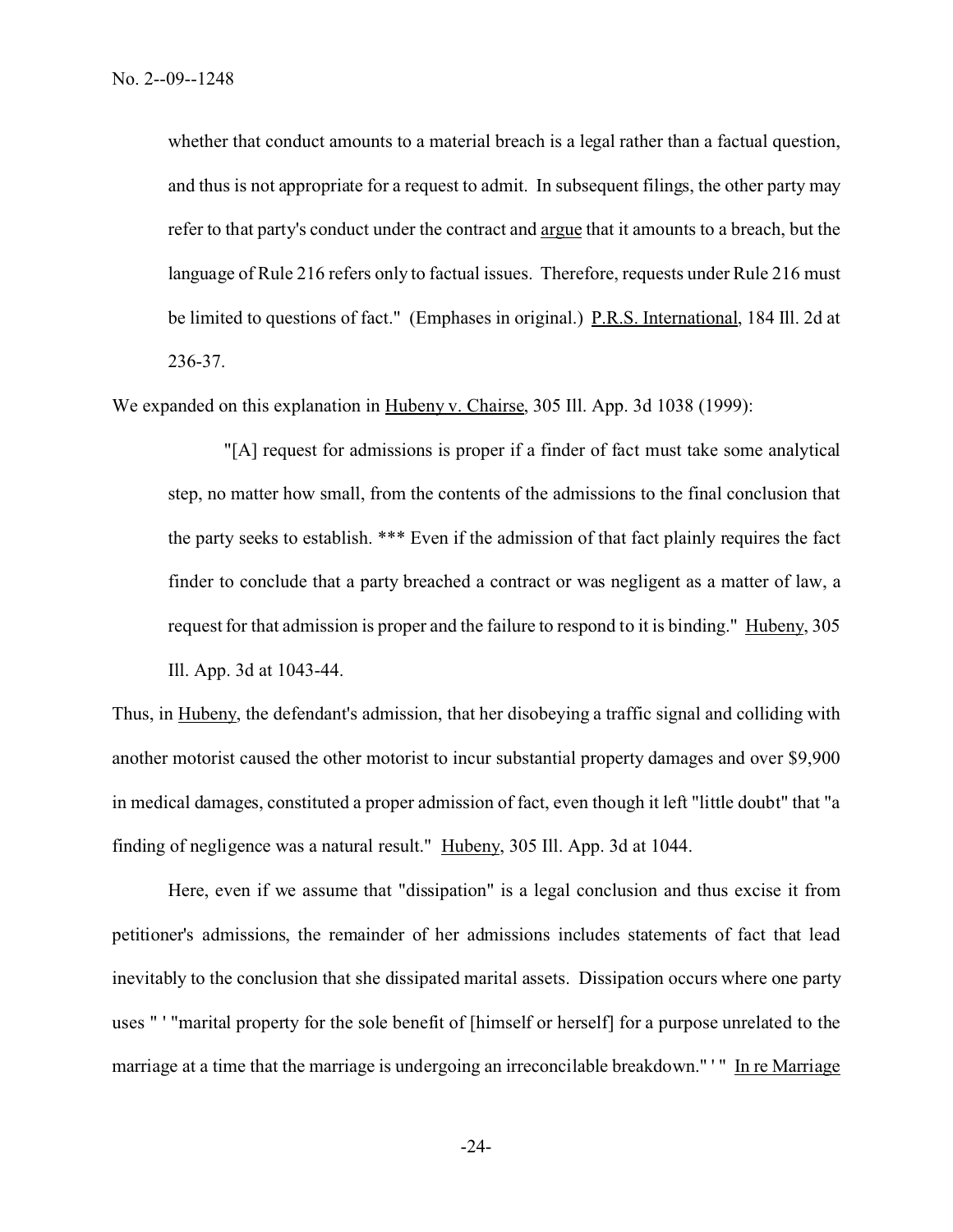of Holthaus, 387 Ill. App. 3d 367, 374 (2008), quoting In re Marriage of O'Neill, 138 Ill. 2d 487, 497 (1990), quoting In re Marriage of Petrovich, 154 Ill. App. 3d 881, 886 (1987). Thus, a dissipation finding rests on findings that (1) the property at issue was marital property; (2) the spouse accused of dissipation used the property for his or her sole benefit for a purpose unrelated to the marriage; and (3) the spouse did so while the marriage was undergoing an irreconcilable breakdown.

On the first element, petitioner's admissions identify the dissipated assets (both the bank funds and the parties' home) as "marital" assets. On the second element, the admissions state that petitioner missed payments and "attempted to drive down the appraisal value of the home in order to lower the equity value of the home," a purpose decidedly unrelated to the marriage. As for the bank funds, petitioner more directly admitted that the withdrawals were used "for a purpose unrelated to the marriage." These admitted facts concede the first two elements of respondent's dissipation claim. As for the final element of dissipation, there is no dispute that the marriage was undergoing an irreconcilable breakdown when the dissipation allegedly occurred, starting in March 2007. As respondent notes in his reply brief, he testified that the parties had been separated since 2004, and petitioner did not dispute this testimony. In fact, petitioner indicated in her initial, November 2007 petition for dissolution that the parties had irreconcilable differences. Thus, regardless of whether the request to admit could properly ask petitioner to admit that she committed dissipation with respect to the bank funds and the marital home, it properly asked her to admit all of the factual elements comprising a dissipation claim. Accordingly, just as the trial court erred in refusing to consider petitioner's \$65,000 stock portfolio, it erred in declining to find that petitioner had dissipated bank funds and the marital home, as described in the request to admit.<sup>3</sup> For this

<sup>&</sup>lt;sup>3</sup>The trial court also implied that it declined to find dissipation because it thought respondent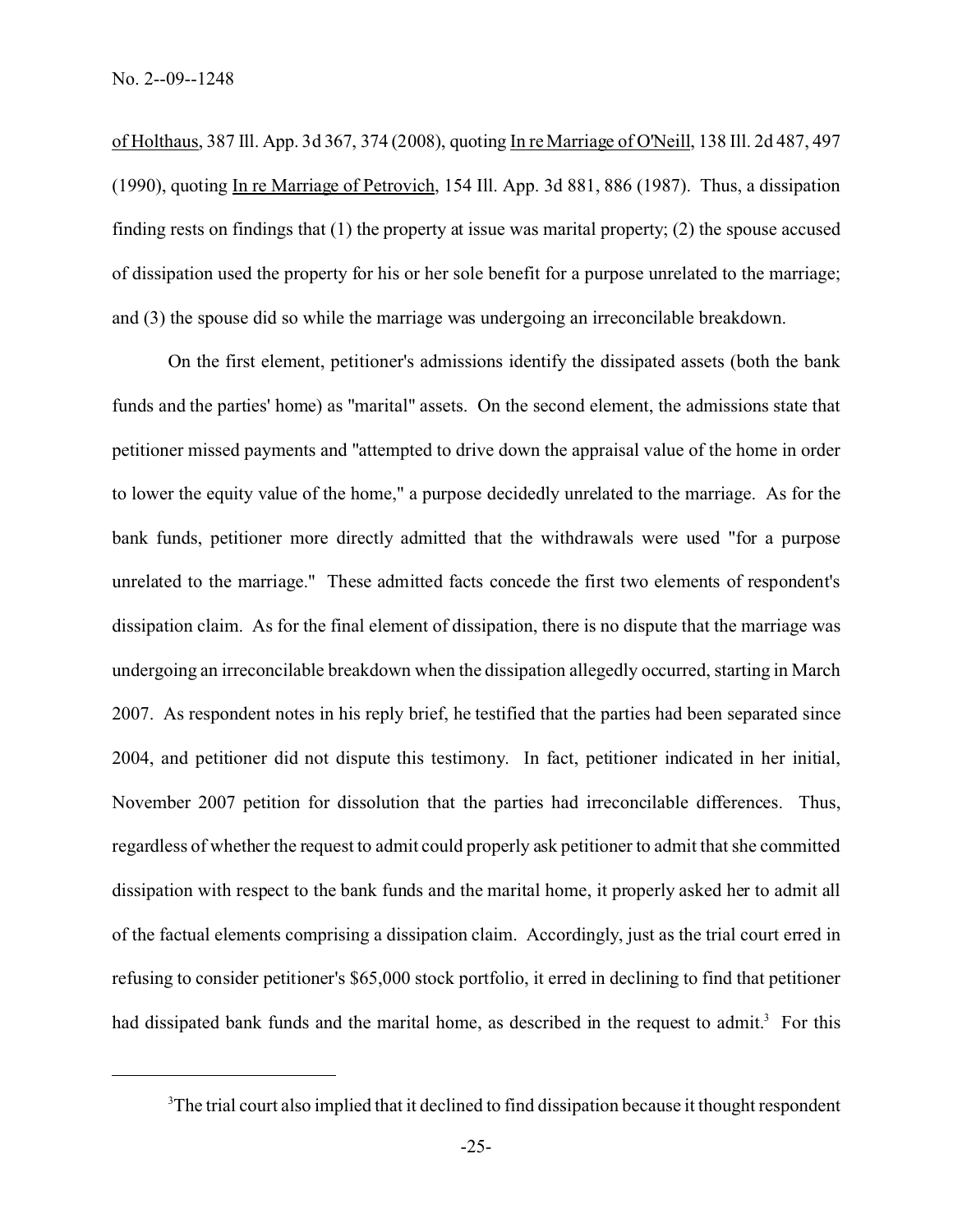reason, and for the reason that the trial court abused its discretion by imposing too lenient a discovery sanction against petitioner, we vacate the trial court's order and remand for further proceedings.<sup>4</sup>

Before so doing, we must also consider another issue respondent raises on appeal: whether the trial court erred by refusing to accept his physician's evidence deposition as substantive evidence of respondent's condition. Respondent offered the deposition as evidence of his inability to work, but the trial court very abruptly refused to consider it both times respondent submitted it. (The trial court then declined to award maintenance to respondent on the basis that there was no clear testimony regarding his inability to work.) The trial court offered two different justifications for each of its refusals, and we consider those justifications separately.

When respondent first offered the physician's deposition as evidence, the trial court reasoned that the deposition was inadmissible hearsay. Normally, the decision to admit or exclude evidence is a matter within the trial court's discretion and will not be overturned on appeal absent an abuse of

<sup>4</sup>The trial court also stated that it found viable petitioner's unusual explanation regarding the bank withdrawals. We need not address this rather dubious conclusion, however, because we hold above that petitioner's testimony should have been disregarded.

had failed to notify petitioner of his dissipation argument. This notice rationale, however, cannot stand. As respondent attempted to argue to the trial court, petitioner largely avoided participating in the pretrial procedures during which the parties might have discussed respondent's claims. However, in any event, as respondent notes in his brief, his request to admit very clearly set forth his dissipation argument, and there is no dispute that petitioner received the request to admit. Thus, any surprise at trial was borne by respondent, not petitioner.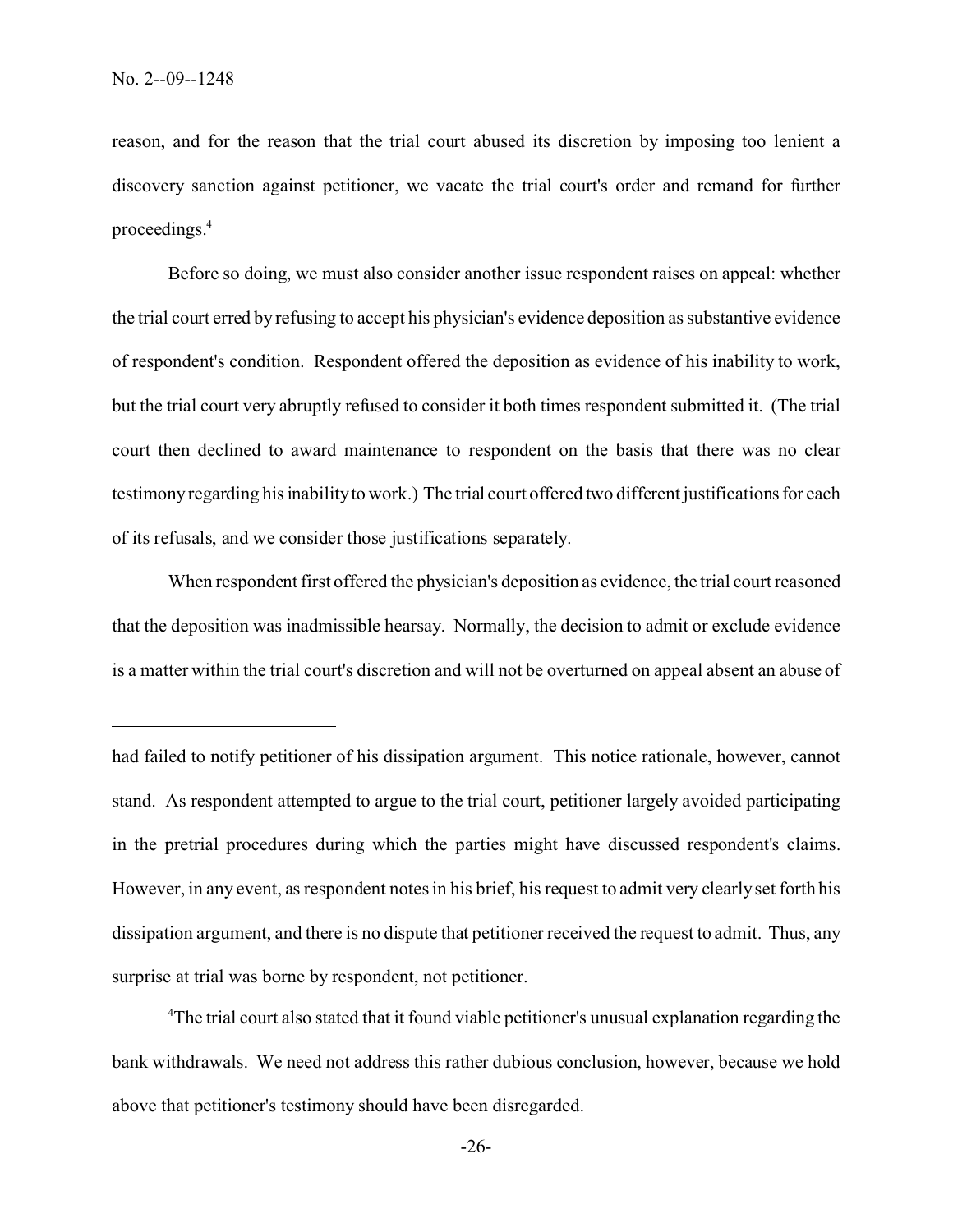that discretion. E.g., Wilbourn v. Cavalenes, 398 Ill. App. 3d 837, 847-48 (2010). However, the trial court's first reason for refusing the evidence deposition involved no application of discretion; its refusal was based entirely on an interpretation of law. Our review of that therefore entails a question of law, which we review de novo. See Long v. Elborno, 397 Ill. App. 3d 982, 988 (2010) ("We conduct a de novo review of all questions of law").

The trial court's reasoning on this point, like its reasoning on many of the points above, cannot survive even passing scrutiny. It is true that hearsay--an out-of-court statement offered for the truth of the matter asserted--is normally inadmissible (People v. Wilson, 331 Ill. App. 3d 434, 440 (2002)), and it is also true that deposition testimony generally constitutes hearsay (see generally Berry v. American Standard, Inc., 382 Ill. App. 3d 895 (2008)). However, as respondent notes, and as respondent attempted to inform the trial court, Supreme Court Rule 212(b) (210 Ill. 2d R. 212(b)) allows "[t]he evidence deposition of a physician or surgeon [to] be introduced in evidence at trial \*\*\* regardless of the availability of the deponent." This rule allows a physician's deposition to be used as substantive testimony even if the physician does not appear at trial to testify in person and thus the deposition testimony is technically hearsay. Vicencio v. Lincoln-Way Builders, Inc., 204 Ill. 2d 295, 310 (2003) (Rule 212(b) "permit[s] physicians to give evidence depositions \*\*\* notwithstanding the strong preference for live testimony"). We therefore reject the trial court's first reason for refusing to allow respondent's physician's deposition testimony into evidence.

The second reason the trial court offered for its refusing to consider the deposition testimony was that respondent had laid inadequate foundation for its admission. However, to the extent the deposition itself would not have provided any missing foundation, we note that, upon hearing the trial court's new reason for excluding the evidence, respondent's counsel offered to elicit testimony

-27-